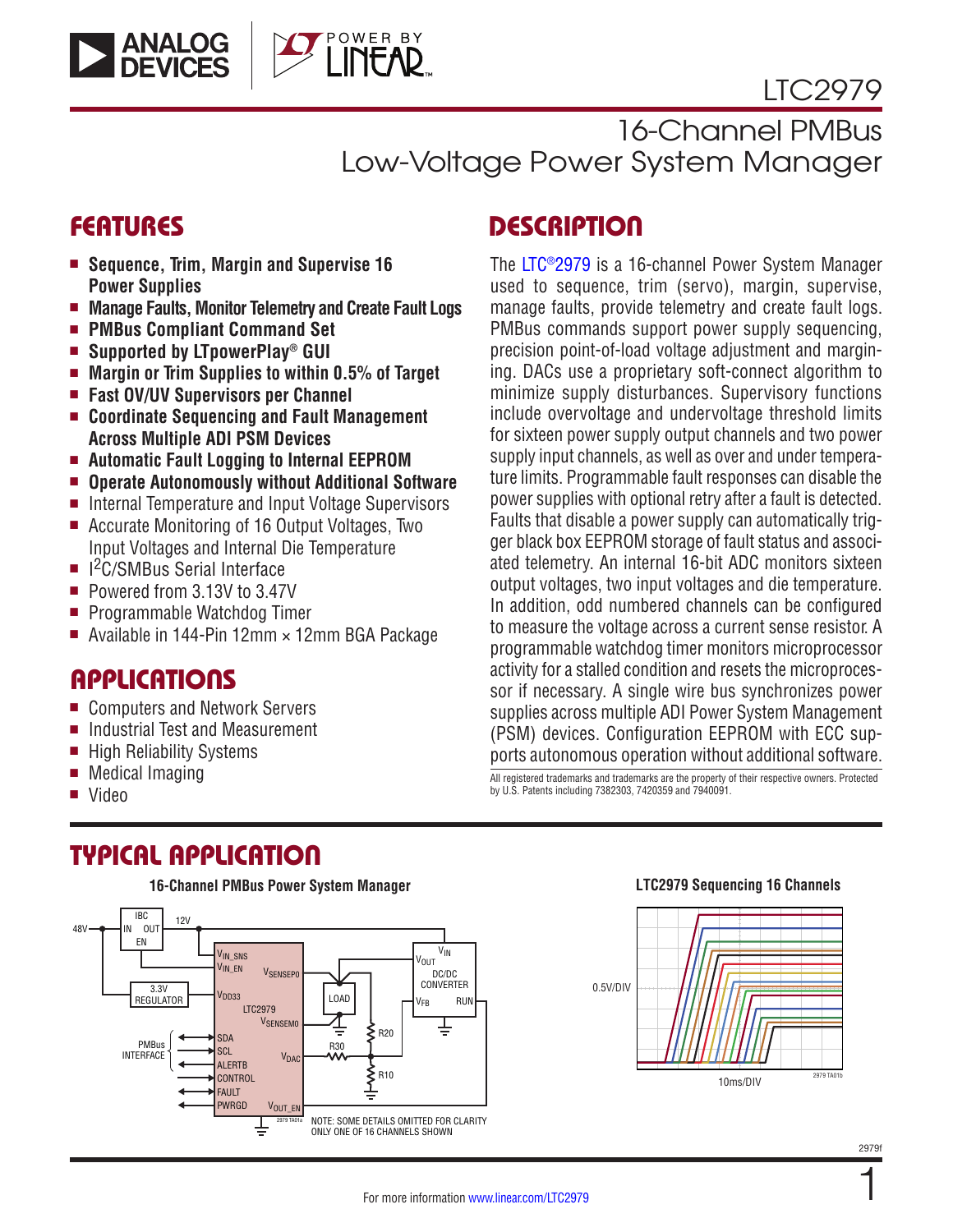# ABSOLUTE MAXIMUM RATINGS PIN CONFIGURATION

#### **(Notes 1, 2, 3)**

| Supply Voltages:                                                                                                                           |
|--------------------------------------------------------------------------------------------------------------------------------------------|
|                                                                                                                                            |
|                                                                                                                                            |
|                                                                                                                                            |
| Digital Input/Output Voltages:                                                                                                             |
| ALERTB, SDA, SCL, CONTROLO,                                                                                                                |
|                                                                                                                                            |
|                                                                                                                                            |
| PWRGD, SHARE_CLK,                                                                                                                          |
| WDI/RESETB, WP-0.3V to V <sub>DD33</sub> + 0.3V                                                                                            |
| FAULTB00, FAULTB01, FAULTB10,                                                                                                              |
|                                                                                                                                            |
| ASEL0, ASEL1-0.3V to V <sub>DD33</sub> + 0.3V                                                                                              |
| Analog Voltages:                                                                                                                           |
|                                                                                                                                            |
|                                                                                                                                            |
|                                                                                                                                            |
|                                                                                                                                            |
|                                                                                                                                            |
|                                                                                                                                            |
|                                                                                                                                            |
| Operating Junction Temperature Range:                                                                                                      |
|                                                                                                                                            |
|                                                                                                                                            |
| Storage Temperature Range  -55°C to 125°C*                                                                                                 |
| Maximum Junction Temperature  125°C*                                                                                                       |
| Maximum Solder Temperature 260°C                                                                                                           |
|                                                                                                                                            |
| *See OPERATION section of the LTC2977 data sheet for detailed EEPROM<br>derating information for junction temperatures in excess of 105°C. |
|                                                                                                                                            |
|                                                                                                                                            |



# ORDER INFORMATION **<http://www.linear.com/product/LTC2979#orderinfo>**

|                    |                      | <b>PART MARKING*</b> |                    | <b>PACKAGE</b> | MSL    | <b>OPERATING JUNCTION</b>        |
|--------------------|----------------------|----------------------|--------------------|----------------|--------|----------------------------------|
| <b>PART NUMBER</b> | ' PAD OR BALL FINISH | <b>DEVICE</b>        | <b>FINISH CODE</b> | <b>TYPE</b>    | RATING | <b>TEMPERATURE RANGE</b>         |
| LTC2979CY#PBF      | SAC305 (RoHS)        | LTC2979Y             | e1                 | <b>BGA</b>     |        | $0^{\circ}$ C to 70 $^{\circ}$ C |
| LTC2979IY#PBF      | SAC305 (RoHS)        | LTC2979Y             | e1                 | BGA            |        | $-40^{\circ}$ C to 105°C         |

Consult Marketing for parts specified with wider operating temperature ranges. \*Device temperature grade is indicated by a label on the shipping container. Pad or ball finish code is per IPC/JEDEC J-STD-609.

• Terminal Finish Part Marking:<www.linear.com/leadfree>

• Recommended LGA and BGA PCB Assembly and Manufacturing Procedures: [www.linear.com/umodule/pcbassembly](http://www.linear.com/umodule/pcbassembly)

• LGA and BGA Package and Tray Drawings: [www.linear.com/packaging](http://www.linear.com/packaging)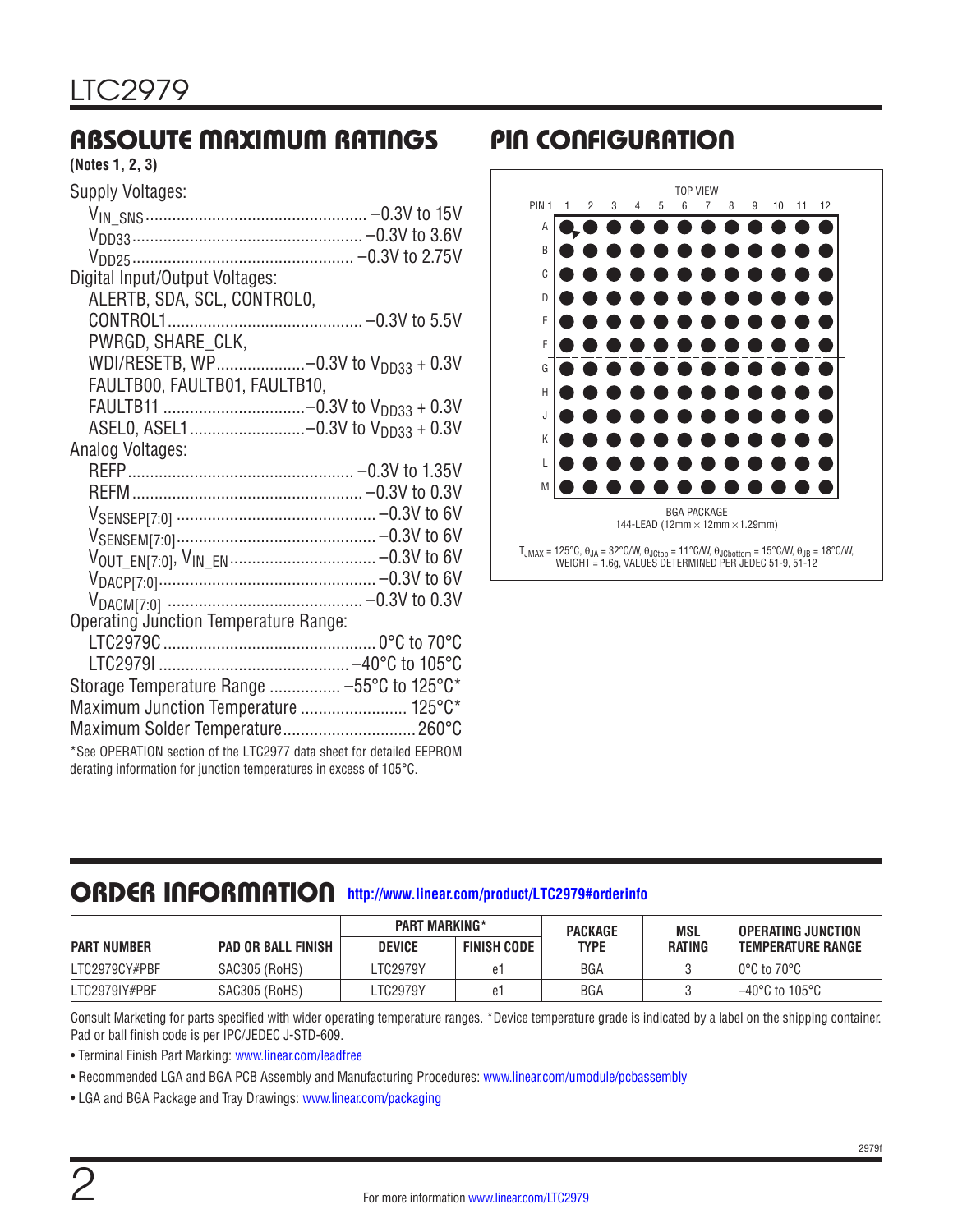temperature range, otherwise specifications are at T<sub>J</sub> = 25°C. V<sub>DD33</sub> = 3.3V, V<sub>IN\_SNS</sub> = 12V, V<sub>DD25</sub> and REF pins floating, unless **otherwise indicated. (Notes 2, 3)**

| <b>SYMBOL</b>              | <b>PARAMETER</b>                                                | <b>CONDITIONS</b>                                                                                                                                                                                                                                                 |           | <b>MIN</b> | <b>TYP</b>                            | <b>MAX</b> | <b>UNITS</b>                                   |
|----------------------------|-----------------------------------------------------------------|-------------------------------------------------------------------------------------------------------------------------------------------------------------------------------------------------------------------------------------------------------------------|-----------|------------|---------------------------------------|------------|------------------------------------------------|
|                            | <b>Power Supply Characteristics</b>                             |                                                                                                                                                                                                                                                                   |           |            |                                       |            |                                                |
| I <sub>VDD33</sub>         | V <sub>DD33</sub> Supply Current                                | $3.13V \le V_{DD33} \le 3.47V$                                                                                                                                                                                                                                    |           |            | 10                                    | 13         | mA                                             |
| VUVLO_VDD33                | V <sub>DD33</sub> Undervoltage Lockout                          | V <sub>DD33</sub> Ramping Up                                                                                                                                                                                                                                      | $\bullet$ | 2.35       | 2.55                                  | 2.8        | V                                              |
|                            | V <sub>DD33</sub> Undervoltage Lockout<br>Hysteresis            |                                                                                                                                                                                                                                                                   |           |            | 120                                   |            | mV                                             |
| V <sub>DD33</sub>          | Supply Input Operating Range                                    |                                                                                                                                                                                                                                                                   | $\bullet$ | 3.13       |                                       | 3.47       | $\mathsf{V}$                                   |
| V <sub>DD25</sub>          | <b>Regulator Output Voltage</b>                                 | $3.13V \le V_{DD33} \le 3.47V$                                                                                                                                                                                                                                    |           | 2.35       | 2.5                                   | 2.6        | $\mathsf{V}$                                   |
|                            | Regulator Output Short-Circuit Current                          | $V_{DD33} = 3.47V$ , $V_{DD25} = 0V$                                                                                                                                                                                                                              |           | 30         | 55                                    | 80         | mA                                             |
| $t_{\text{INIT}}$          | <b>Initialization Time</b>                                      | Time from V <sub>IN</sub> Applied Until the TON_DELAY<br><b>Timer Starts</b>                                                                                                                                                                                      |           |            | 30                                    |            | ms                                             |
|                            | <b>Voltage Reference Characteristics</b>                        |                                                                                                                                                                                                                                                                   |           |            |                                       |            |                                                |
| <b>V<sub>REF</sub></b>     | Output Voltage (Note 4)                                         | $V_{REF} = V_{REF} - V_{REFM}$ , 0 < IREFP < 100µA                                                                                                                                                                                                                |           |            | 1.232                                 |            | V                                              |
|                            | <b>Temperature Coefficient</b>                                  |                                                                                                                                                                                                                                                                   |           |            | 3                                     |            | ppm/°C                                         |
|                            | Hysteresis                                                      | (Note 5)                                                                                                                                                                                                                                                          |           |            | 100                                   |            | ppm                                            |
| <b>ADC Characteristics</b> |                                                                 |                                                                                                                                                                                                                                                                   |           |            |                                       |            |                                                |
| V <sub>IN_ADC</sub>        | Voltage Sense Input Range                                       | Differential Voltage:<br>$V_{IN\_{ADC}} = (V_{SENSEPn} - V_{SENSEMn})$                                                                                                                                                                                            |           | $\pmb{0}$  |                                       | 6          | V                                              |
|                            |                                                                 | Single-Ended Voltage: V <sub>SENSEMn</sub>                                                                                                                                                                                                                        | $\bullet$ | $-0.1$     |                                       | 0.1        | $\vee$                                         |
|                            | Current Sense Input Range (Odd                                  | Single-Ended Voltage: VSENSEPn, VSENSEMn                                                                                                                                                                                                                          | $\bullet$ | $-0.1$     |                                       | 6          | $\vee$                                         |
|                            | Numbered Channels Only)                                         | Differential Voltage: V <sub>IN ADC</sub>                                                                                                                                                                                                                         | $\bullet$ | $-170$     |                                       | 170        | mV                                             |
| N_ADC                      | Voltage Sense Resolution (Uses L16<br>Format)                   | $0V \leq V_{IN}$ ADC $\leq 6V$<br>$Mfr\_config\_adc_hires = 0$                                                                                                                                                                                                    |           |            | 122                                   |            | µV/LSB                                         |
|                            | <b>Current Sense Resolution (Odd</b><br>Numbered Channels Only) | $0 \text{mV} \le  V_{IN \text{ ADC}}  < 16 \text{mV}$ (Note 6)<br>$16mV \leq  V_{IN}$ ADC $  < 32mV$<br>$32mV \le  V_{IN}ADC  < 63.9mV$<br>63.9mV $\leq$  V <sub>IN</sub> ADC  < 127.9mV<br>127.9mV $\leq$ $ V_{\text{IN}} $ ADC<br>$Mfr\_config\_adc\_hires = 1$ |           |            | 15.625<br>31.25<br>62.5<br>125<br>250 |            | µV/LSB<br>µV/LSB<br>µV/LSB<br>µV/LSB<br>µV/LSB |
| TUE_ADC_<br>VOLT_SNS       | Total Unadjusted Error (Note 4)                                 | Voltage Sense Mode $V_{IN-ADC} \geq 1V$                                                                                                                                                                                                                           | $\bullet$ |            |                                       | ±0.5       | $%$ of<br>Reading                              |
|                            |                                                                 | Voltage Sense Mode $0 \leq V_{IN}$ ADC $\leq 1$ V                                                                                                                                                                                                                 | $\bullet$ |            |                                       | ±5.0       | mV                                             |
| TUE_ADC<br>CURR_SNS        | Total Unadjusted Error (Note 4)                                 | Current Sense Mode, Odd Numbered<br>Channels Only, $20 \text{mV} \le V_{IN \text{ ADC}} \le 170 \text{mV}$                                                                                                                                                        | $\bullet$ |            |                                       | ±0.7       | $%$ of<br>Reading                              |
|                            |                                                                 | Current Sense Mode, Odd Numbered<br>Channels Only, $V_{IN \ ADC} \le 20mV$                                                                                                                                                                                        |           |            |                                       | ±140       | μV                                             |
| $V_{OS}$ <sub>ADC</sub>    | Offset Error                                                    | Current Sense Mode, Odd Numbered<br><b>Channels Only</b>                                                                                                                                                                                                          | $\bullet$ |            |                                       | ±100       | μV                                             |
| t <sub>conv_adc</sub>      | <b>Conversion Time</b>                                          | Voltage Sense Mode (Note 7)                                                                                                                                                                                                                                       |           |            | 6.15                                  |            | ms                                             |
|                            |                                                                 | Current Sense Mode (Note 7)                                                                                                                                                                                                                                       |           |            | 24.6                                  |            | ms                                             |
|                            |                                                                 | Temperature Input (Note 7)                                                                                                                                                                                                                                        |           |            | 24.6                                  |            | ms                                             |
| t <sub>UPDATE_ADC</sub>    | <b>Update Time</b>                                              | Odd Numbered Channels in Current Sense<br>Mode (Note 7)                                                                                                                                                                                                           |           |            | 160                                   |            | ms                                             |
| $C_{IN\_ADC}$              | <b>Input Sampling Capacitance</b>                               |                                                                                                                                                                                                                                                                   |           |            | 1                                     |            | pF                                             |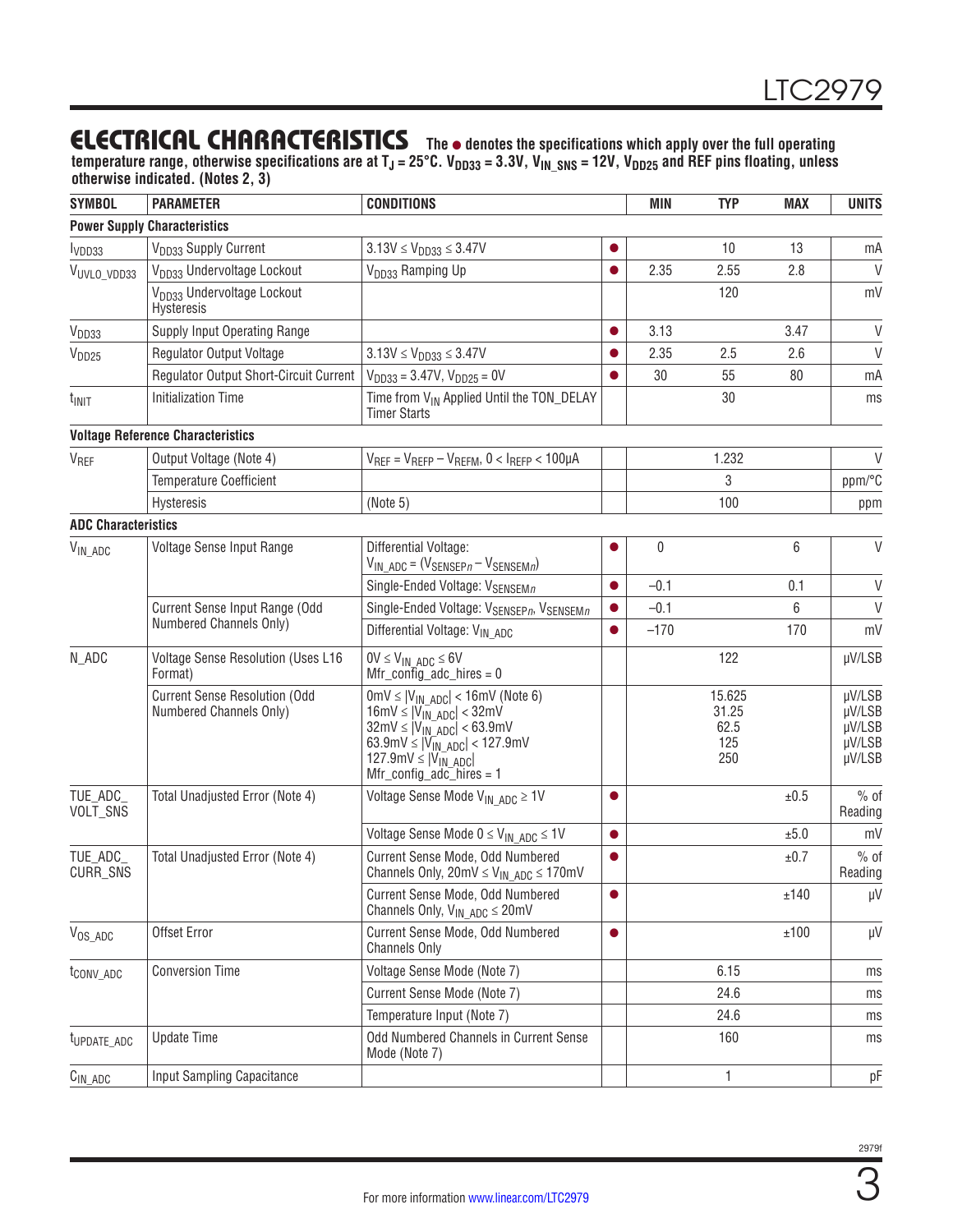temperature range, otherwise specifications are at T<sub>J</sub> = 25°C. V<sub>DD33</sub> = 3.3V, V<sub>IN\_SNS</sub> = 12V, V<sub>DD25</sub> and REF pins floating, unless **otherwise indicated. (Notes 2, 3)**

| <b>SYMBOL</b>         | <b>PARAMETER</b>                                   | <b>CONDITIONS</b>                                                 |                                                                                  |                        | <b>MIN</b>   | <b>TYP</b>     | <b>MAX</b>   | <b>UNITS</b>           |
|-----------------------|----------------------------------------------------|-------------------------------------------------------------------|----------------------------------------------------------------------------------|------------------------|--------------|----------------|--------------|------------------------|
| $f_{IN\_\text{ADC}}$  | Input Sampling Frequency                           |                                                                   |                                                                                  |                        |              | 62.5           |              | kHz                    |
| $I_{IN \_ ADC}$       | Input Leakage Current                              |                                                                   | $V_{IN\_\text{ADC}} = 0V, 0V \leq V_{COMMONMODE} \leq 6V,$<br>Current Sense Mode | $\bullet$              |              |                | ±0.5         | μA                     |
|                       | <b>Differential Input Current</b>                  | $V_{IN\ ADC} = 0.17V$ , Current Sense Mode                        |                                                                                  | $\bullet$              |              | 80             | 250          | nA                     |
|                       |                                                    | $V_{IN \ ADC} = 6V$ , Voltage Sense Mode                          |                                                                                  | $\bullet$              |              | 10             | 15           | μA                     |
|                       | <b>DAC Output Characteristics</b>                  |                                                                   |                                                                                  |                        |              |                |              |                        |
| N_V <sub>DACP</sub>   | Resolution                                         |                                                                   |                                                                                  |                        |              | 10             |              | <b>Bits</b>            |
| V <sub>FS_VDACP</sub> | Full-Scale Output Voltage<br>(Programmable)        | $DAC Code = 0x3FF$<br>DAC Polarity = $1$                          | Buffer Gain Setting 0<br>Buffer Gain Setting_1                                   | $\bullet$<br>$\bullet$ | 1.32<br>2.53 | 1.38<br>2.65   | 1.44<br>2.77 | $\mathsf{V}$<br>$\vee$ |
| INL_V <sub>DACP</sub> | <b>Integral Nonlinearity</b>                       | (Note 8)                                                          |                                                                                  |                        |              |                | ±2           | LSB                    |
| DNL_V <sub>DACP</sub> | <b>Differential Nonlinearity</b>                   | (Note 8)                                                          |                                                                                  | $\bullet$              |              |                | ±2.4         | LSB                    |
| V <sub>OS_VDACP</sub> | Offset Voltage                                     | (Note 8)                                                          |                                                                                  | $\bullet$              |              |                | ±20          | mV                     |
| <b>V</b> DACP         | Load Regulation ( $V_{DACP} - V_{DACMn}$ )         |                                                                   | $V_{DACP} = 2.65V$ , $V_{VDACP}$ Sourcing = 2mA                                  |                        |              | 100            |              | ppm/mA                 |
|                       |                                                    | $V_{DACP} = 0.1V$ , $V_{DACP}$ Sinking = 2mA                      |                                                                                  |                        |              | 100            |              | ppm/mA                 |
|                       | PSRR ( $V_{DACPn} - V_{DACMn}$ )                   | DC: $3.13V \le V_{DD33} \le 3.47V$                                |                                                                                  |                        |              | 60             |              | dB                     |
|                       |                                                    | 100mV Step in 20ns with 50pF Load                                 |                                                                                  |                        |              | 40             |              | dB                     |
|                       | DC CMRR ( $V_{DAGPn} - V_{DACMn}$ )                | $-0.1V \leq V_{DACMn} \leq 0.1V$                                  |                                                                                  |                        |              | 60             |              | dB                     |
|                       | Leakage Current                                    | $V_{DACP}$ Hi-Z, $OV \leq V_{DACP} \leq 6V$                       |                                                                                  | 0                      |              |                | ±100         | nA                     |
|                       | <b>Short-Circuit Current Low</b>                   | V <sub>DACPn</sub> Shorted to GND                                 |                                                                                  | $\bullet$              | $-10$        |                | $-4$         | mA                     |
|                       | Short-Circuit Current High                         | V <sub>DACP</sub> Shorted to V <sub>DD33</sub>                    |                                                                                  |                        | 4            |                | 10           | mA                     |
| $C_{OUT}$             | Output Capacitance                                 | $V_{DACPn}$ Hi-Z                                                  |                                                                                  |                        |              | 10             |              | pF                     |
| t <sub>S</sub> VDACP  | DAC Output Update Rate                             | <b>Fast Servo Mode</b>                                            |                                                                                  |                        |              | 500            |              | $\mu s$                |
|                       | <b>DAC Soft-Connect Comparator Characteristics</b> |                                                                   |                                                                                  |                        |              |                |              |                        |
| V <sub>OS_CMP</sub>   | Offset Voltage                                     | $V_{DACP} = 0.2V$                                                 |                                                                                  | ●                      |              | ±1             | ±18          | mV                     |
|                       |                                                    | $V_{DACPn = 1.3V$                                                 |                                                                                  |                        |              | ±2             | ±26          | mV                     |
|                       |                                                    | $V_{DACPn = 2.65V$                                                |                                                                                  | $\bullet$              |              | ±3             | ±52          | mV                     |
|                       | <b>Voltage Supervisor Characteristics</b>          |                                                                   |                                                                                  |                        |              |                |              |                        |
| $V_{IN_VS}$           | Input Voltage Range (Programmable)                 | $V_{IN}$ vs = ( $V_{SENSEPn}$<br>$-V_{SENSEMn}$                   | <b>Low Resolution Mode</b><br><b>High Resolution Mode</b>                        | $\bullet$              | 0<br>0       |                | 6<br>3.8     | V<br>V                 |
|                       |                                                    | Single-Ended Voltage: V <sub>SENSEMn</sub>                        |                                                                                  | $\bullet$              | $-0.1$       |                | 0.1          | V                      |
| N VS                  | <b>Voltage Sensing Resolution</b>                  | OV to 3.8V Range: High Resolution Mode                            |                                                                                  |                        |              | $\overline{4}$ |              | mV/LSB                 |
|                       |                                                    | OV to 6V Range: Low Resolution Mode                               |                                                                                  |                        |              | 8              |              | mV/LSB                 |
| TUE_VS                | <b>Total Unadjusted Error</b>                      |                                                                   | $2V \leq V_{IN\ VS} \leq 6V$ , Low Resolution Mode                               | $\bullet$              |              |                | ±1.25        | $%$ of<br>Reading      |
|                       |                                                    | $1.5$ V < V <sub>IN VS</sub> $\leq$ 3.8V, High Resolution<br>Mode |                                                                                  | $\bullet$              |              |                | ±1.0         | $%$ of<br>Reading      |
|                       |                                                    | $0.8V \leq V_{IN}$ $_{VS} \leq 1.5V$ , High Resolution<br>Mode    |                                                                                  | $\bullet$              |              |                | $\pm 1.5$    | $%$ of<br>Reading      |
| $t_{S_V}$             | <b>Update Period</b>                               |                                                                   |                                                                                  |                        |              | 12.21          |              | $\mu s$                |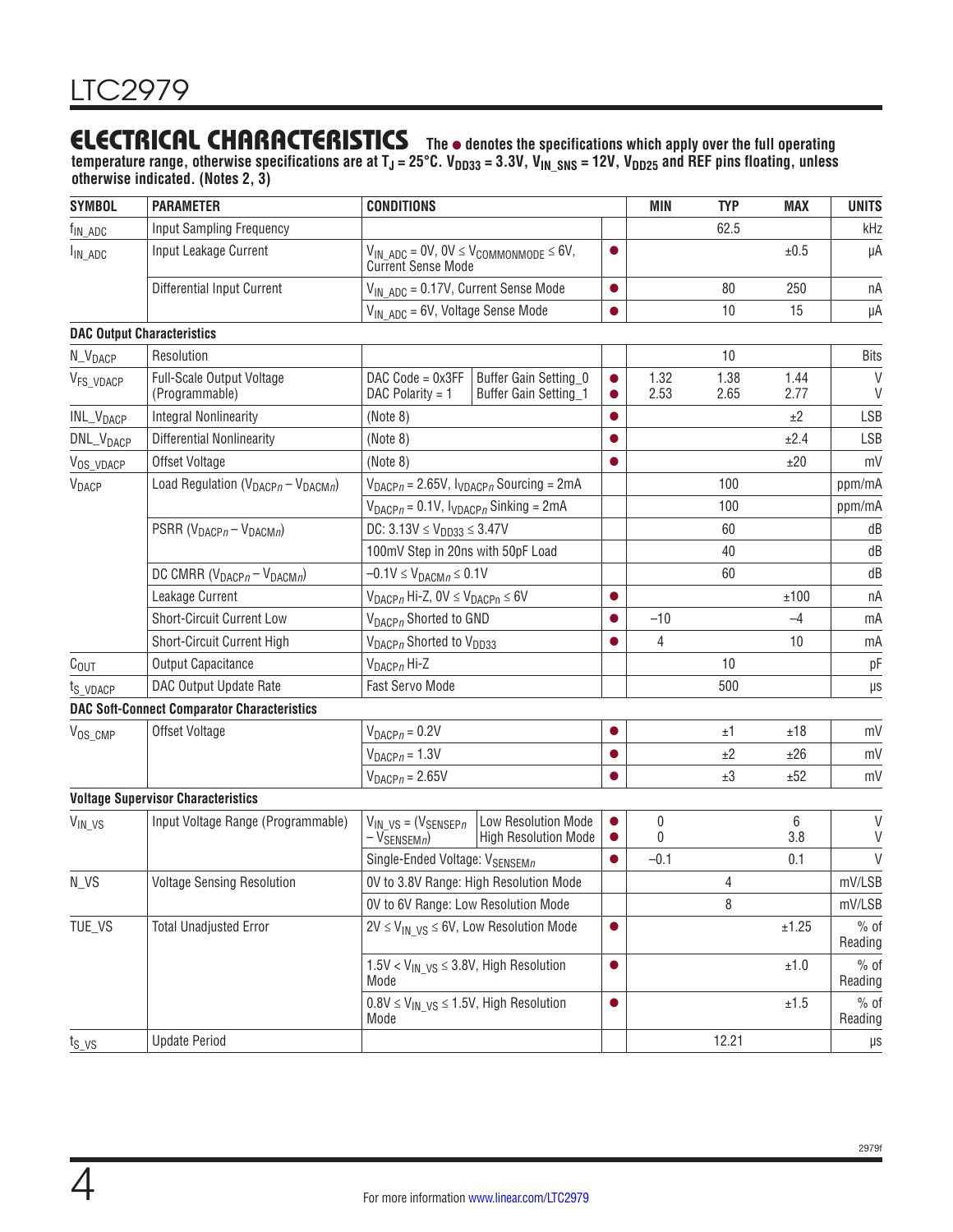temperature range, otherwise specifications are at T<sub>J</sub> = 25°C. V<sub>DD33</sub> = 3.3V, V<sub>IN\_SNS</sub> = 12V, V<sub>DD25</sub> and REF pins floating, unless **otherwise indicated. (Notes 2, 3)**

| <b>SYMBOL</b>                 | <b>PARAMETER</b>                                                           | <b>CONDITIONS</b>                                                                                     |           | <b>MIN</b> | <b>TYP</b> | <b>MAX</b> | <b>UNITS</b>      |
|-------------------------------|----------------------------------------------------------------------------|-------------------------------------------------------------------------------------------------------|-----------|------------|------------|------------|-------------------|
|                               | <b>VIN_SNS Input Characteristics</b>                                       |                                                                                                       |           |            |            |            |                   |
| V <sub>VIN_SNS</sub>          | V <sub>IN SNS</sub> Input Voltage Range                                    |                                                                                                       |           | 0          |            | 15         | V                 |
| R <sub>VIN_SNS</sub>          | V <sub>IN SNS</sub> Input Resistance                                       |                                                                                                       |           | 70         | 90         | 110        | k $\Omega$        |
| TUE <sub>VIN</sub> SNS        | VIN_ON, VIN_OFF Threshold Total<br><b>Unadjusted Error</b>                 | $3V \leq V_{VIN}$ SNS $\leq 8V$                                                                       | ●         |            |            | ±2.0       | $%$ of<br>Reading |
|                               |                                                                            | $V_{VIN$ SNS $> 8V$                                                                                   | $\bullet$ |            |            | ±1.0       | $%$ of<br>Reading |
|                               | READ_VIN Total Unadjusted Error                                            | $3V \leq V_{VIN}$ SNS $\leq 8V$                                                                       | $\bullet$ |            |            | ±1.5       | $%$ of<br>Reading |
|                               |                                                                            | $V_{VIN$ SNS $> 8V$                                                                                   | $\bullet$ |            |            | $\pm 1.0$  | $%$ of<br>Reading |
|                               | <b>Temperature Sensor Characteristics</b>                                  |                                                                                                       |           |            |            |            |                   |
| TUE_TS                        | <b>Total Unadjusted Error</b>                                              |                                                                                                       |           |            | ±1         |            | $^{\circ}C$       |
|                               | V <sub>OUT</sub> Enable Output (V <sub>OUT EN</sub> [3:0]) Characteristics |                                                                                                       |           |            |            |            |                   |
| VOUT_ENn                      | <b>Output Sinking Current</b>                                              | Strong Pull-Down Enabled,<br>$V_{VOUT_ENn} = 0.4V$                                                    |           | 3          | 5          | 8          | mA                |
|                               |                                                                            | Weak Pull-Down Enabled, $V_{VOUT ENn} = 0.4V$                                                         | $\bullet$ | 33         | 50         | 60         | μA                |
|                               | Output Leakage Current                                                     | Internal Pull-Up Disabled,<br>$0V \leq V_{VOUT\_ENB} \leq 6V$                                         |           |            |            | ±1         | μA                |
| VVOUT_VALID                   | Minimum V <sub>DD33</sub> when V <sub>VOUT ENn</sub> Valid                 | $V_{VOUT ENn \leq 0.4V$                                                                               | $\bullet$ |            |            | 1.1        | V                 |
|                               | V <sub>OUT</sub> Enable Output (V <sub>OUT EN</sub> [7:4]) Characteristics |                                                                                                       |           |            |            |            |                   |
| $I_{VOUT_ENn}$                | <b>Output Sinking Current</b>                                              | Strong Pull-Down Enabled,<br>$V_{\text{OUT}}$ $_{ENn}$ = 0.1V                                         | 0         | 3          | 6          | 9          | mA                |
|                               | Output Leakage Current                                                     | $0V \leq V_{VOUT EN,0} \leq 6V$                                                                       | $\bullet$ |            |            | ±1         | μA                |
|                               | V <sub>IN</sub> Enable Output (V <sub>IN EN</sub> ) Characteristics        |                                                                                                       |           |            |            |            |                   |
| VIN_EN                        | <b>Output Sinking Current</b>                                              | $V_{VINEN} = 0.4V$                                                                                    | $\bullet$ | 3          | 5          | 8          | mA                |
|                               | Leakage Current                                                            | Internal Pull-Up Disabled,<br>$0V \leq V_{VIN EN} \leq 6V$                                            |           |            |            | ±1         | μA                |
| V <sub>VOUT_VALID</sub>       | Minimum V <sub>DD33</sub> when V <sub>VOUT_ENn</sub> Valid                 | $V_{VOUT ENn \leq 0.4V$                                                                               | $\bullet$ |            |            | 1.1        | V                 |
| <b>EEPROM Characteristics</b> |                                                                            |                                                                                                       |           |            |            |            |                   |
| Endurance                     | (Notes 10, 11)                                                             | $0^{\circ}$ C < T <sub>J</sub> < 85°C During EEPROM Write<br><b>Operations</b>                        |           | 10,000     |            |            | Cycles            |
| Retention                     | (Notes 10, 11)                                                             | $T_J < 105^{\circ}$ C                                                                                 | $\bullet$ | 20         |            |            | Years             |
| t <sub>MASS_WRITE</sub>       | Mass Write Operation Time (Note 12)                                        | STORE_USER_ALL, $0^{\circ}C < T_J < 85^{\circ}C$ During $  \bullet$<br><b>EEPROM Write Operations</b> |           |            | 440        | 4100       | ms                |
|                               |                                                                            | Digital Inputs SCL, SDA, CONTROLO, CONTROL1, WDI/RESETB, FAULTB00, FAULTB01, FAULTB10, FAULTB11, WP   |           |            |            |            |                   |
| $V_{\text{IH}}$               | High Level Input Voltage                                                   |                                                                                                       |           | 2.1        |            |            | V                 |
| V <sub>IL</sub>               | Low Level Input Voltage                                                    |                                                                                                       | 0         |            |            | 1.5        | V                 |
| V <sub>HYST</sub>             | Input Hysteresis                                                           |                                                                                                       |           |            | 20         |            | mV                |
| <b>LEAK</b>                   | Input Leakage Current                                                      | $0V \le V_{PIN} \le 5.5V$ , SDA, SCL, CONTROL n<br>Pins Only                                          | $\bullet$ |            |            | ±2         | μA                |
|                               |                                                                            | $0V \leq V_{\text{PIN}} \leq V_{\text{DD33}} + 0.3V$ , FAULTBzn,<br>WDI/RESETB, WP Pins Only          | $\bullet$ |            |            | ±2         | μA                |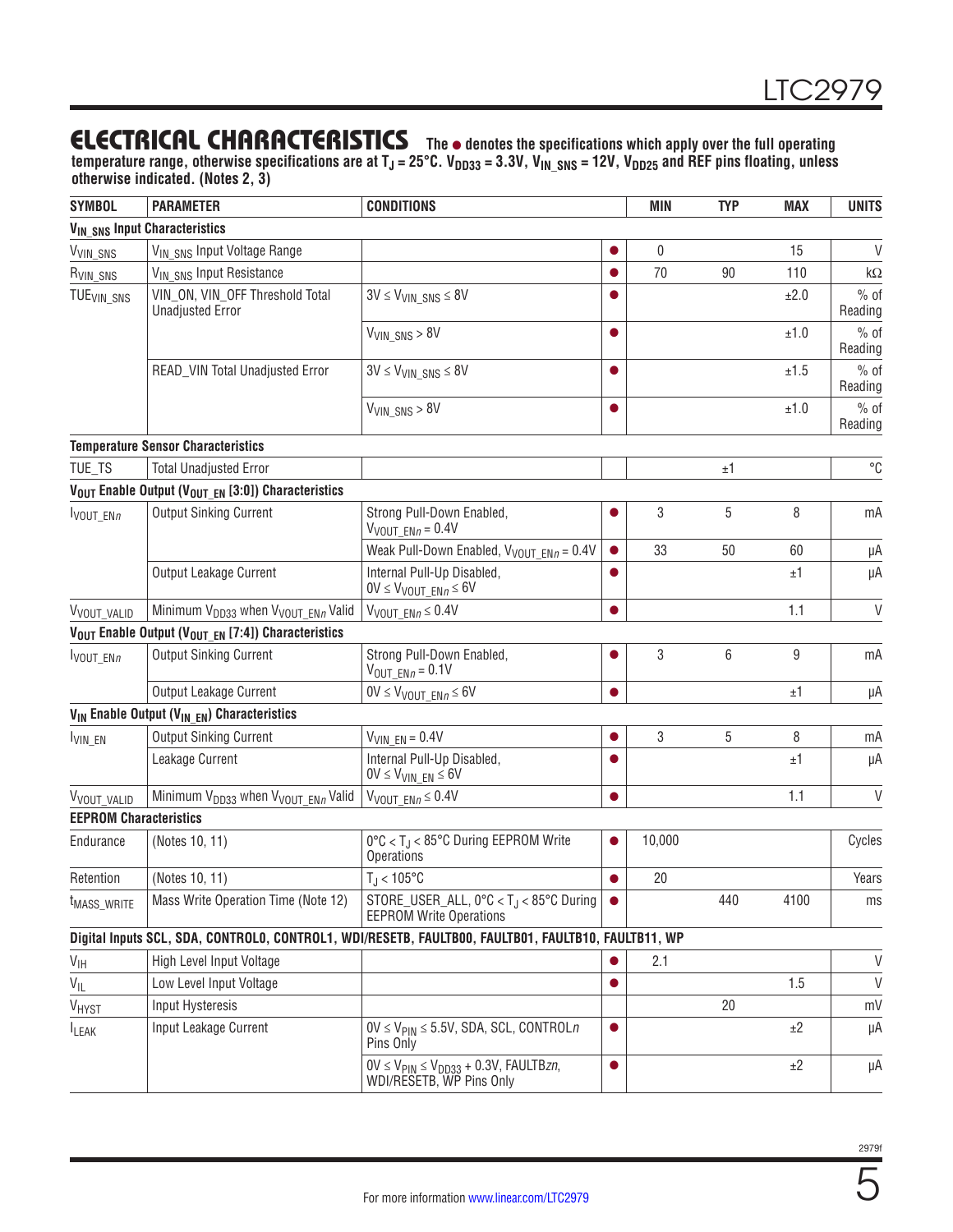temperature range, otherwise specifications are at T<sub>J</sub> = 25°C. V<sub>DD33</sub> = 3.3V, V<sub>IN\_SNS</sub> = 12V, V<sub>DD25</sub> and REF pins floating, unless **otherwise indicated. (Notes 2, 3)**

| <b>SYMBOL</b>                      | <b>PARAMETER</b>                                                  | <b>CONDITIONS</b>                                                                     |           | <b>MIN</b>       | <b>TYP</b> | <b>MAX</b> | <b>UNITS</b> |
|------------------------------------|-------------------------------------------------------------------|---------------------------------------------------------------------------------------|-----------|------------------|------------|------------|--------------|
| t <sub>SP</sub>                    | Pulse Width of Spike Suppressed                                   | FAULTBzn, CONTROLn Pins Only                                                          |           |                  | 10         |            | $\mu s$      |
|                                    |                                                                   | SDA, SCL Pins Only                                                                    |           |                  | 98         |            | ns           |
| t <sub>FAULT_MIN</sub>             | Minimum Low Pulse Width for<br><b>Externally Generated Faults</b> |                                                                                       |           | 110              |            |            | ms           |
| t <sub>RESETB</sub>                | Pulse Width to Assert Reset                                       | $V_{WDI/RESETB} \leq 1.5V$                                                            | $\bullet$ | 300              |            |            | $\mu s$      |
| t <sub>WDI</sub>                   | Pulse Width to Reset Watchdog Timer                               | $V_{WDI/RESETB} \leq 1.5V$                                                            | $\bullet$ | 0.3              |            | 200        | $\mu s$      |
| f <sub>WDI</sub>                   | Watchdog Interrupt Input Frequency                                |                                                                                       |           |                  |            | 1          | <b>MHz</b>   |
| $C_{\text{IN}}$                    | Digital Input Capacitance                                         |                                                                                       |           |                  | 10         |            | pF           |
| <b>Digital Input SHARE_CLK</b>     |                                                                   |                                                                                       |           |                  |            |            |              |
| $V_{\text{IH}}$                    | High Level Input Voltage                                          |                                                                                       | $\bullet$ | 1.6              |            |            | $\vee$       |
| $V_{ L}$                           | Low Level Input Voltage                                           |                                                                                       | $\bullet$ |                  |            | 0.8        | $\vee$       |
| f <sub>SHARE_CLK_IN</sub>          | <b>Input Frequency Operating Range</b>                            |                                                                                       | $\bullet$ | 90               |            | 110        | kHz          |
| t <sub>LOW</sub>                   | <b>Assertion Low Time</b>                                         | VSHARE_CLK < 0.8V                                                                     | $\bullet$ | 0.825            |            | 1.1        | $\mu s$      |
| t <sub>rise</sub>                  | Rise Time                                                         | $V_{SHARE CLK}$ < 0.8V to $V_{SHARE CLK}$ > 1.6V                                      | $\bullet$ |                  |            | 450        | ns           |
| <b>LEAK</b>                        | Input Leakage Current                                             | $0V \leq V_{SHARE CLK} \leq V_{DD33} + 0.3V$                                          | $\bullet$ |                  |            | ±1         | μA           |
| $C_{\text{IN}}$                    | Input Capacitance                                                 |                                                                                       |           |                  | 10         |            | pF           |
|                                    |                                                                   | Digital Outputs SDA, ALERTB, PWRGD, SHARE_CLK, FAULTB00, FAULTB01, FAULTB10, FAULTB11 |           |                  |            |            |              |
| V <sub>OL</sub>                    | Digital Output Low Voltage                                        | $I_{SINK} = 3mA$                                                                      | $\bullet$ |                  |            | 0.4        | $\vee$       |
| <sup>f</sup> SHARE CLK OUT         | <b>Output Frequency Operating Range</b>                           | 5.49kΩ Pull-Up to V <sub>DD33</sub>                                                   | $\bullet$ | 90               | 100        | 110        | kHz          |
| <b>Digital Inputs ASELO, ASEL1</b> |                                                                   |                                                                                       |           |                  |            |            |              |
| $V_{\text{IH}}$                    | Input High Threshold Voltage                                      |                                                                                       |           | $V_{DD33} - 0.5$ |            |            | $\vee$       |
| $V_{IL}$                           | Input Low Threshold Voltage                                       |                                                                                       | $\bullet$ |                  |            | 0.5        | $\vee$       |
| $I_{\text{IH}}$ , $I_{\text{IL}}$  | High, Low Input Current                                           | $ASEL[1:0] = 0, VDD33$                                                                | $\bullet$ |                  |            | ±95        | μA           |
| <b>I<sub>HIZ</sub></b>             | Hi-Z Input Current                                                |                                                                                       | $\bullet$ |                  |            | ±24        | μA           |
| $C_{\text{IN}}$                    | Input Capacitance                                                 |                                                                                       |           |                  | 10         |            | pF           |
|                                    | <b>Serial Bus Timing Characteristics</b>                          |                                                                                       |           |                  |            |            |              |
| $f_{SCL}$                          | Serial Clock Frequency (Note 13)                                  |                                                                                       | $\bullet$ | 10               |            | 400        | kHz          |
| $t_{LOW}$                          | Serial Clock Low Period (Note 13)                                 |                                                                                       |           | 1.3              |            |            | $\mu s$      |
| t <sub>HIGH</sub>                  | Serial Clock High Period (Note 13)                                |                                                                                       |           | 0.6              |            |            | $\mu s$      |
| $t_{\text{BUF}}$                   | Bus Free Time Between Stop and Start<br>(Note 13)                 |                                                                                       | $\bullet$ | 1.3              |            |            | μs           |
| t <sub>HD,STA</sub>                | Start Condition Hold Time (Note 13)                               |                                                                                       | $\bullet$ | 600              |            |            | ns           |
| t <sub>SU,STA</sub>                | Start Condition Setup Time (Note 13)                              |                                                                                       |           | 600              |            |            | ns           |
| t <sub>SU,STO</sub>                | Stop Condition Setup Time (Note 13)                               |                                                                                       | $\bullet$ | 600              |            |            | ns           |
| $t_{HD, DAT}$                      | Data Hold Time (LTC2979 Receiving<br>Data) (Note 13)              |                                                                                       |           | 0                |            |            | ns           |
|                                    | Data Hold Time (LTC2979 Transmitting<br>Data) (Note 13)           |                                                                                       |           | 300              |            | 900        | ns           |
| t <sub>SU,DAT</sub>                | Data Setup Time (Note 13)                                         |                                                                                       |           | 100              |            |            | ns           |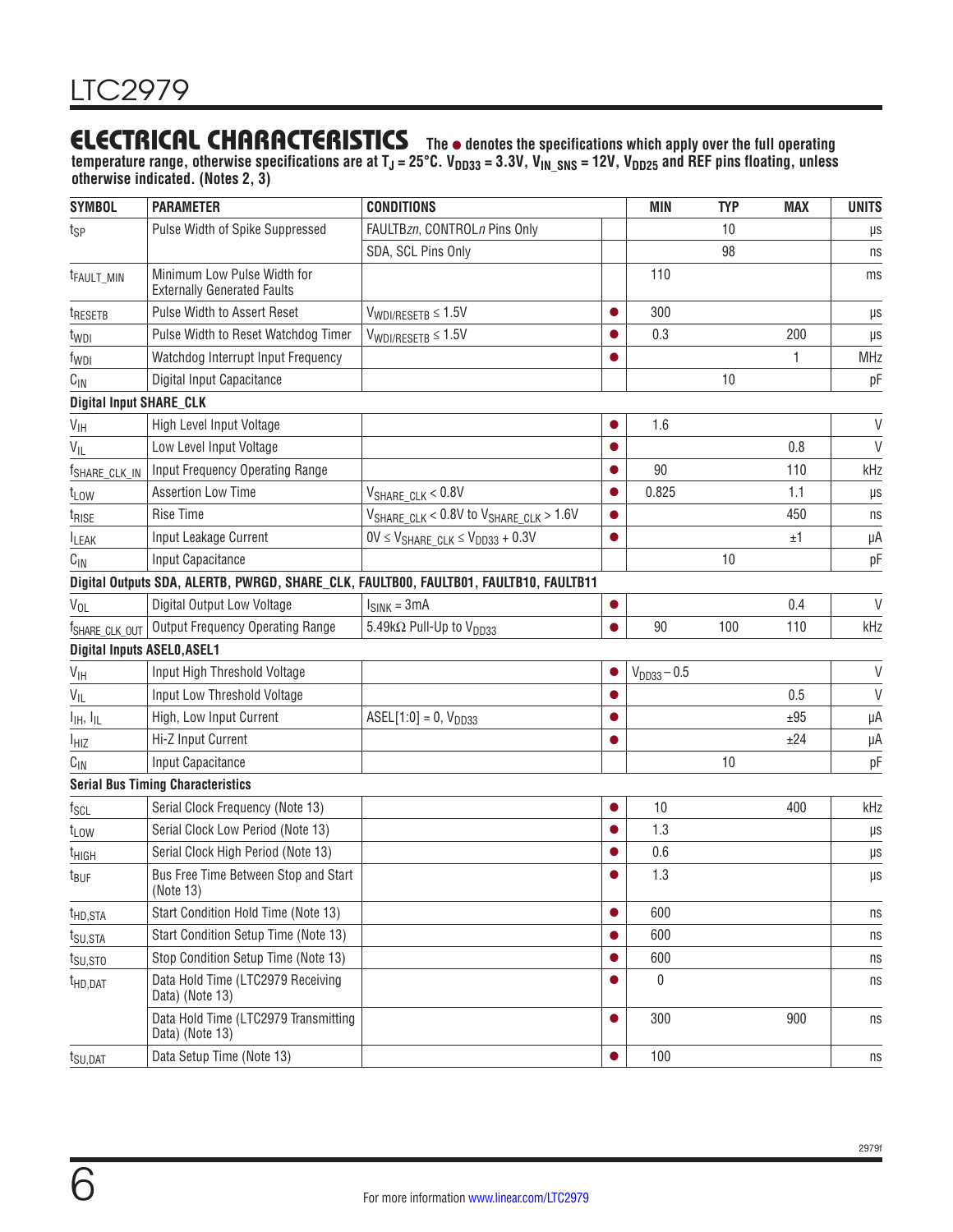temperature range, otherwise specifications are at T<sub>J</sub> = 25°C. V<sub>DD33</sub> = 3.3V, V<sub>IN\_SNS</sub> = 12V, V<sub>DD25</sub> and REF pins floating, unless **otherwise indicated. (Notes 2, 3)**

| <b>SYMBOL</b>            | <b>PARAMETER</b>                                                                                              | <b>CONDITIONS</b>                                                                                             | MIN | <b>TYP</b> | <b>MAX</b> | <b>UNITS</b> |
|--------------------------|---------------------------------------------------------------------------------------------------------------|---------------------------------------------------------------------------------------------------------------|-----|------------|------------|--------------|
| t <sub>SP</sub>          | Pulse Width of Spike Suppressed<br>(Note 13)                                                                  |                                                                                                               |     | 98         |            | ns           |
| <sup>t</sup> TIMEOUT_BUS | Time Allowed to Complete any PMBus<br>Command After Which Time SDA Will<br>Be Released and Command Terminated | $\mid$ Mfr_config_all_longer_pmbus_timeout = 0 $\mid \bullet \mid$<br>Mfr_config_all_longer_pmbus_timeout = 1 |     | 25<br>200  | 35<br>280  | ms<br>ms     |
|                          | <b>Additional Digital Timing Characteristics</b>                                                              |                                                                                                               |     |            |            |              |
| t <sub>off</sub> MIN     | Minimum Off Time for Any Channel                                                                              |                                                                                                               |     | 100        |            | ms           |

**Note 1:** Stresses beyond those listed under Absolute Maximum Ratings may cause permanent damage to the device. Exposure to any Absolute Maximum Rating for extended periods may affect device reliability and lifetime.

**Note 2:** All currents into device pins are positive. All currents out of device pins are negative. All voltages are referenced to GND unless otherwise specified.

**Note 3:** The LTC2979 electrical characteristics apply to each half of the device, unless otherwise noted. The specifications and functions are the same for both Device A pins and Device B pins.

**Note 4:** The ADC total unadjusted error includes all error sources. First, a two-point analog trim is performed to achieve a flat reference voltage (VREF) over temperature. This results in minimal temperature coefficient, but the absolute voltage can still vary. To compensate for this, a highresolution, drift-free, and noiseless digital trim is applied at the output of the ADC, resulting in a very high accuracy measurement.

**Note 5:** Hysteresis in the output voltage is created by package stress that differs depending on whether the module was previously at a higher or lower temperature. Output voltage is always measured at 25°C, but the module is cycled to 105°C or –40°C before successive measurements. Hysteresis is roughly proportional to the square of the temperature change.

**Note 6:** The current sense resolution is determined by the L11 format and the mV units of the returned value. For example a full scale value of 170mV returns a L11 value of 0xF2A8 =  $680 \cdot 2^{-2}$  = 170. This is the lowest range that can represent this value without overflowing the L11 mantissa and the

resolution for 1LSB in this range is  $2^{-2}$  mV = 250uV. Each successively lower range improves resolution by cutting the LSB size in half.

**Note 7:** The time between successive ADC conversions (latency of the ADC) for any given channel is given as: 36.9ms + (6.15ms • number of ADC channels configured in Low Resolution mode) + (24.6ms • number of ADC channels configured in High Resolution mode).

**Note 8:** Nonlinearity is defined from the first code that is greater than or equal to the maximum offset specification to full-scale code, 1023.

**Note 9:** Output enable pins are charge pumped from V<sub>DD33</sub>.

**Note 10:** EEPROM endurance and retention are guaranteed by design, characterization and correlation with statistical process controls. The minimum retention specification applies for devices whose EEPROM has been cycled less than the minimum endurance specification.

**Note 11:** EEPROM endurance and retention will be degraded when  $T_{\rm J}$  > 105°C.

**Note 12:** The LTC2979 will not acknowledge any PMBus commands while a mass write operation is being executed. This includes the STORE\_USER\_ALL and MFR\_FAULT\_LOG\_STORE commands or a fault log store initiated by a channel faulting off.

**Note 13:** Maximum capacitive load, C<sub>B</sub>, for SCL and SDA is 400pF. Data and clock rise time  $(t_r)$  and fall time  $(t_f)$  are:

 $(20 + 0.1 \cdot C_B)$  (ns) <  $t_r$  < 300ns and (20 + 0.1  $\cdot$   $C_B$ ) (ns) <  $t_f$  < 300ns.  $C_B$  = capacitance of one bus line in pF. SCL and SDA external pull-up voltage,  $V_{10}$ , is  $3.13V < V_{10} < 5.5V$ .

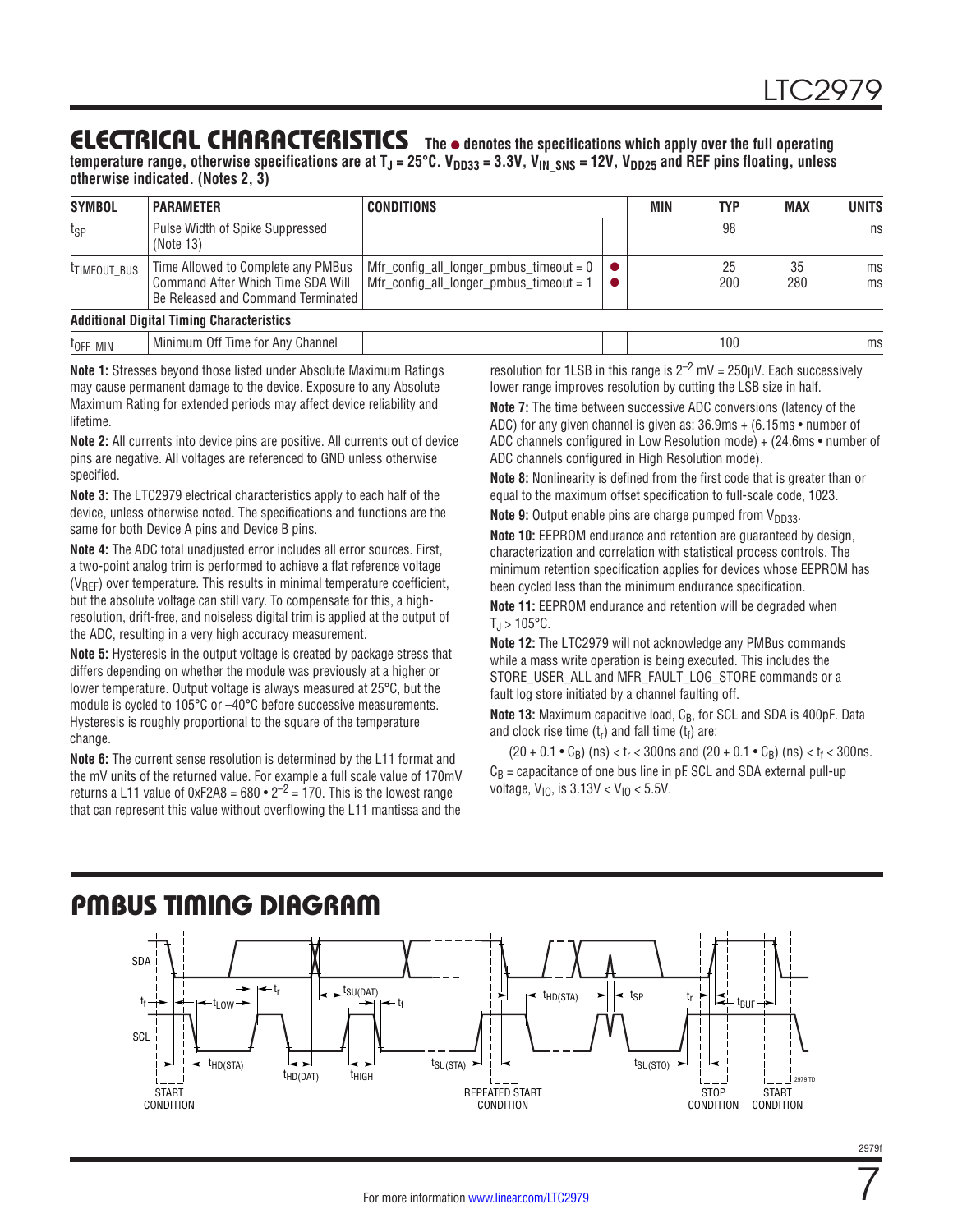# TYPICAL PERFORMANCE CHARACTERISTICS



**ADC Total Unadjusted Error vs Temperature**









**Input Sampling Current vs Differential Input Voltage**

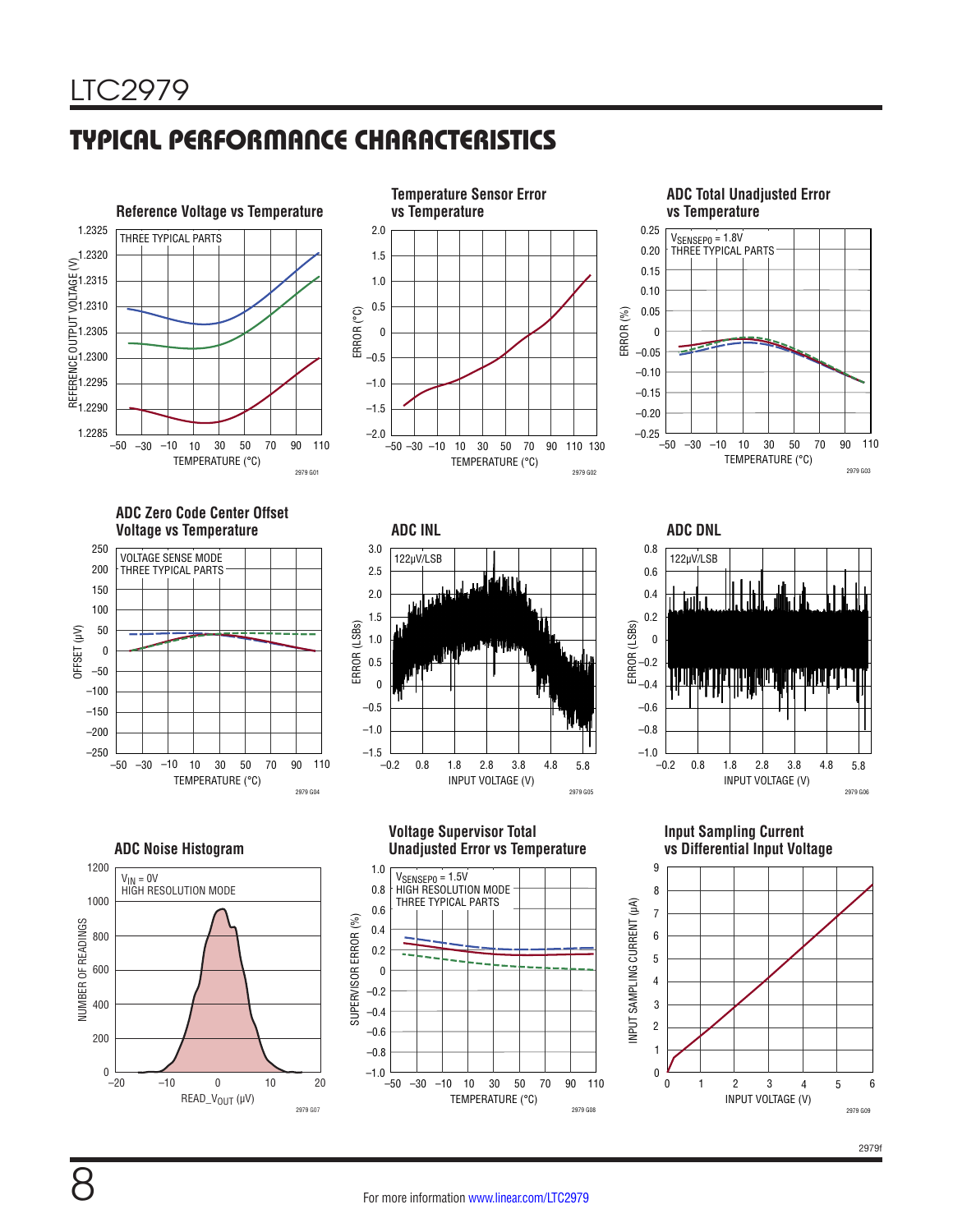### TYPICAL PERFORMANCE CHARACTERISTICS



**Response When Transitioning from Hi-Z State to ON State**



### **Response When Transitioning from ON State to Hi-Z State**

![](_page_8_Figure_6.jpeg)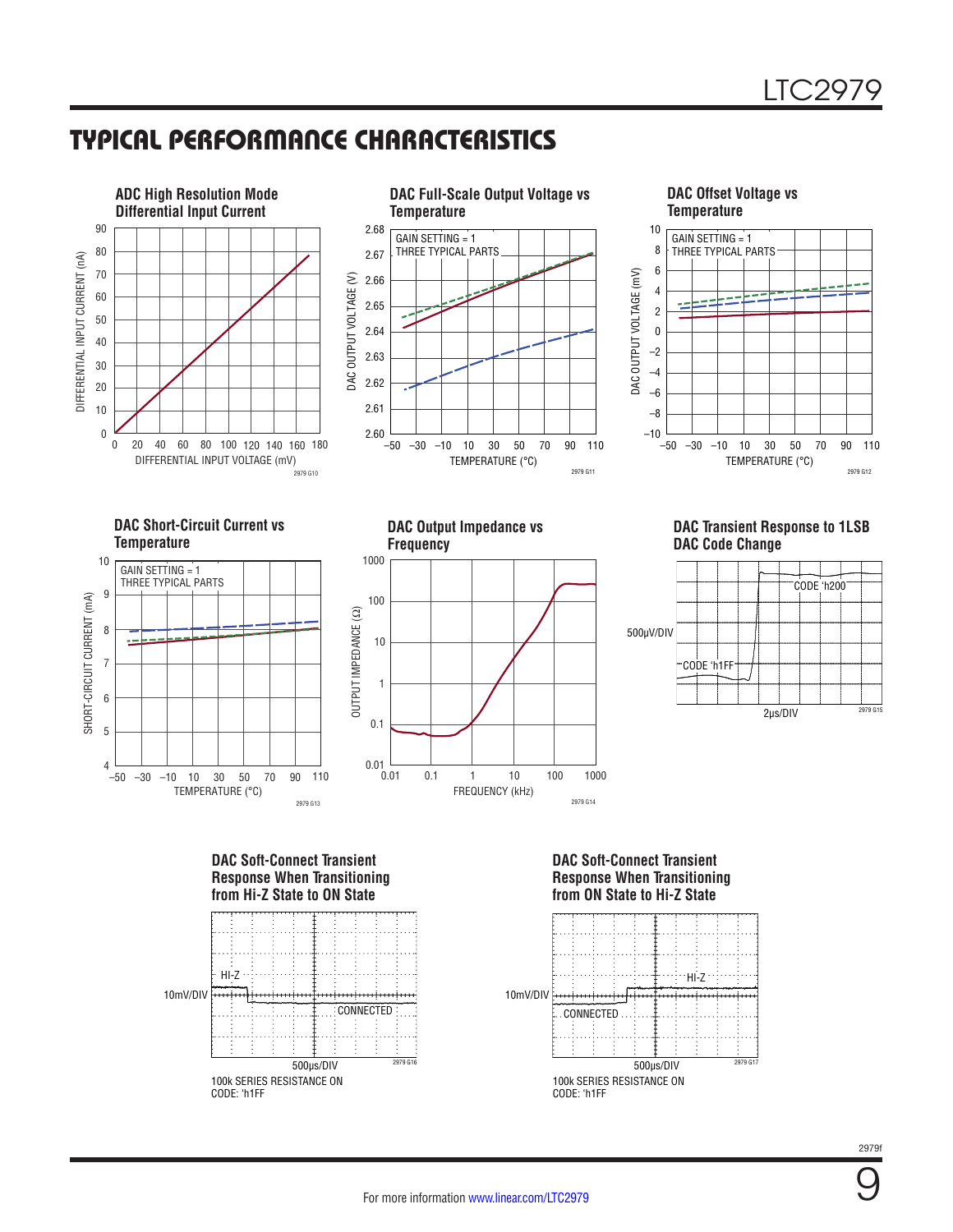# TYPICAL PERFORMANCE CHARACTERISTICS

![](_page_9_Figure_2.jpeg)

**VOUT\_EN[7:4] VOL vs Current**

![](_page_9_Figure_4.jpeg)

![](_page_9_Figure_5.jpeg)

![](_page_9_Figure_6.jpeg)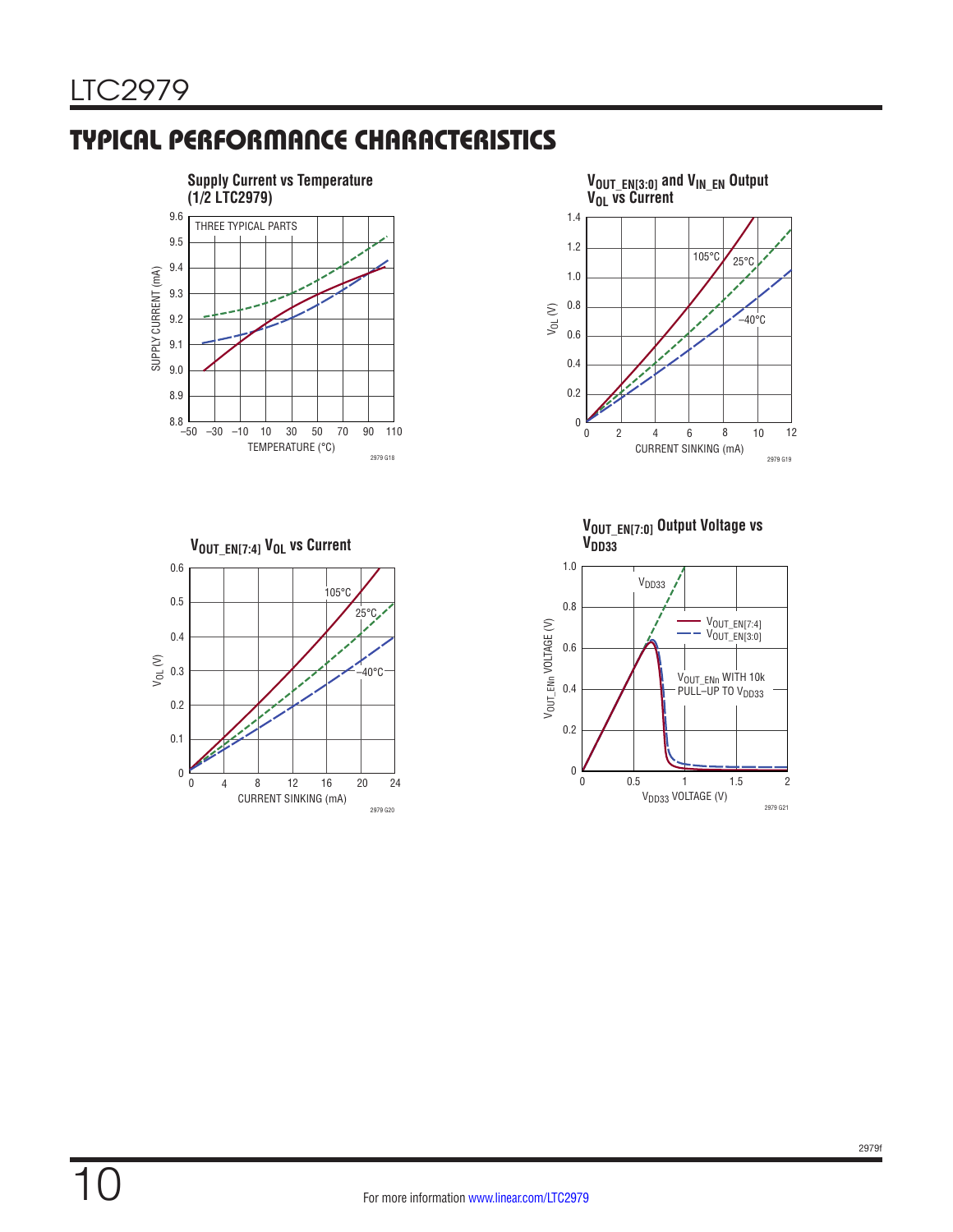# PIN FUNCTIONS

|                      | <b>PIN</b>     |                   |                 |                                                                                                                                                                                                         |
|----------------------|----------------|-------------------|-----------------|---------------------------------------------------------------------------------------------------------------------------------------------------------------------------------------------------------|
| <b>PIN NAME</b>      |                | Device A Device B | <b>PIN TYPE</b> | <b>DESCRIPTION</b>                                                                                                                                                                                      |
| <b>VSENSEPO</b>      | G <sub>5</sub> | G11               | In.             | DC/DC Converter Differential (+) Output Voltage-0 Sensing Pin                                                                                                                                           |
| <b>VSENSEMO</b>      | H <sub>6</sub> | H <sub>12</sub>   | $\ln$           | DC/DC Converter Differential (-) Output Voltage-0 Sensing Pin                                                                                                                                           |
| V <sub>SENSEP1</sub> | E <sub>5</sub> | E11               | In              | DC/DC Converter Differential (+) Output Voltage or Current-1 Sensing Pins                                                                                                                               |
| V <sub>SENSEM1</sub> | D <sub>6</sub> | D12               | $\ln$           | DC/DC Converter Differential (-) Output Voltage or Current-1 Sensing Pins                                                                                                                               |
| V <sub>SENSEP2</sub> | A <sub>6</sub> | A12               | $\ln$           | DC/DC Converter Differential (+) Output Voltage-2 Sensing Pin                                                                                                                                           |
| V <sub>SENSEM2</sub> | A <sub>5</sub> | A11               | $\ln$           | DC/DC Converter Differential (-) Output Voltage-2 Sensing Pin                                                                                                                                           |
| V <sub>SENSEP3</sub> | B <sub>5</sub> | <b>B11</b>        | In.             | DC/DC Converter Differential (+) Output Voltage or Current-3 Sensing Pins                                                                                                                               |
| V <sub>SENSEM3</sub> | C <sub>5</sub> | C11               | In.             | DC/DC Converter Differential (-) Output Voltage or Current-3 Sensing Pins                                                                                                                               |
| V <sub>SENSEP4</sub> | B4             | <b>B10</b>        | In              | DC/DC Converter Differential (+) Output Voltage-4 Sensing Pin                                                                                                                                           |
| V <sub>SENSEM4</sub> | A4             | A10               | In.             | DC/DC Converter Differential (-) Output Voltage-4 Sensing Pin                                                                                                                                           |
| V <sub>SENSEP5</sub> | C <sub>2</sub> | C8                | In.             | DC/DC Converter Differential (+) Output Voltage or Current-5 Sensing Pins                                                                                                                               |
| V <sub>SENSEM5</sub> | B <sub>2</sub> | B <sub>8</sub>    | In              | DC/DC Converter Differential (-) Output Voltage or Current-5 Sensing Pins                                                                                                                               |
| V <sub>SENSEP6</sub> | E <sub>2</sub> | E <sub>8</sub>    | In              | DC/DC Converter Differential (+) Output Voltage-6 Sensing Pin                                                                                                                                           |
| V <sub>SENSEM6</sub> | F <sub>2</sub> | F <sub>8</sub>    | In.             | DC/DC Converter Differential (-) Output Voltage-6 Sensing Pin                                                                                                                                           |
| V <sub>SENSEP7</sub> | A <sub>2</sub> | A8                | $\ln$           | DC/DC Converter Differential (+) Output Voltage or Current-7 Sensing Pin                                                                                                                                |
| V <sub>SENSEM7</sub> | A1             | A7                | In              | DC/DC Converter Differential (-) Output Voltage or Current-7 Sensing Pin                                                                                                                                |
| VOUT_ENO             | B <sub>1</sub> | B7                | Out             | DC/DC Converter Enable-0 Pin. Open-Drain Pull-Down Output                                                                                                                                               |
| VOUT_EN1             | C <sub>1</sub> | C <sub>7</sub>    | Out             | DC/DC Converter Enable-1 Pin. Open-Drain Pull-Down Output                                                                                                                                               |
| VOUT_EN2             | D <sub>1</sub> | D7                | Out             | DC/DC Converter Enable-2 Pin. Open-Drain Pull-Down Output                                                                                                                                               |
| VOUT_EN3             | J1             | J7                | Out             | DC/DC Converter Enable-3 Pin. Open-Drain Pull-Down Output                                                                                                                                               |
| VOUT_EN4             | H1             | H7                | Out             | DC/DC Converter Enable-4 Pin. Open-Drain Pull-Down Output                                                                                                                                               |
| VOUT_EN5             | E <sub>1</sub> | E7                | Out             | DC/DC Converter Enable-5 Pin. Open-Drain Pull-Down Output                                                                                                                                               |
| VOUT_EN6             | M <sub>1</sub> | M7                | Out             | DC/DC Converter Enable-6 Pin. Open-Drain Pull-Down Output                                                                                                                                               |
| VOUT_ENZ             | L1             | L7                | Out             | DC/DC Converter Enable-7 Pin. Open-Drain Pull-Down Output                                                                                                                                               |
| $V_{IN\_EN}$         | K <sub>1</sub> | K7                | Out             | DC/DC Converter V <sub>IN</sub> ENABLE Pin. Open-Drain Pull-Down Output                                                                                                                                 |
| V <sub>IN_SNS</sub>  | G <sub>1</sub> | G7                | In.             | V <sub>IN</sub> SENSE Input. This Voltage is Compared Against the V <sub>IN</sub> On and Off Voltage Thresholds in                                                                                      |
|                      |                |                   |                 | Order to Determine When to Enable and Disable, Respectively, the Downstream DC/DC Converters                                                                                                            |
| V <sub>DD33</sub>    | G <sub>2</sub> | G8                | In              | 3.13V to 3.47V Supply Input Pin. Short Pin G2 to H2 and J2 and Pin G8 to H8 and J8.                                                                                                                     |
| V <sub>DD33</sub>    | H <sub>2</sub> | H <sub>8</sub>    | $\ln$           | 3.13V to 3.47V Supply Input Pin. Short Pin H2 to G2 and J2 and Pin H8 to G8 and J8.                                                                                                                     |
| V <sub>DD33</sub>    | J2             | J8                | $\ln$           | Input for Internal 2.5V Sub-Regulator. Short Pin J2 to G2 and H2 and Pin J8 to G8 and H8.                                                                                                               |
| V <sub>DD25</sub>    | K <sub>2</sub> | K <sub>8</sub>    | In/Out          | 2.5V Internally Regulated Voltage Output. Do not connect to V <sub>DD25</sub> pins of any other devices                                                                                                 |
| <b>WP</b>            | M <sub>2</sub> | M <sub>8</sub>    | In.             | Digital Input. Write-Protect Input Pin, Active High                                                                                                                                                     |
| PWRGD                | L2             | L8                | Out             | Power Good Open-Drain Output. Indicates When Outputs are Power Good. Can be Used as<br>System Power-On Reset. The Latency of This Signal May Be as Long as the ADC Latency. See<br>Note 7               |
| SHARE_CLK            | K3             | K9                | In/Out          | Bidirectional Clock Sharing Pin. Connect a 5.49k Pull-Up Resistor to V <sub>DD33</sub> . Connect to all other<br>SHARE_CLK pins in the system                                                           |
| WDI/RESETB           | L3             | L9                | $\ln$           | Watchdog Timer Interrupt and Chip Reset Input. Connect a 10k Pull-Up Resistor to V <sub>DD33</sub> . Rising<br>Edge Resets Watchdog Counter. Holding This Pin Low for More Than tRESETB Resets the Chip |
| FAULTB00             | M <sub>3</sub> | M <sub>9</sub>    | In/Out          | Open-Drain Output and Digital Input. Active Low Bidirectional Fault Indicator-00. Connect a 10k<br>Pull-Up Resistor to V <sub>DD33</sub>                                                                |
| FAULTB01             | L4             | L10               | In/Out          | Open-Drain Output and Digital Input. Active Low Bidirectional Fault Indicator-01. Connect a 10k<br>Pull-Up Resistor to V <sub>DD33</sub>                                                                |
| FAULTB10             | K4             | K10               | In/Out          | Open-Drain Output and Digital Input. Active Low Bidirectional Fault Indicator-10. Connect a 10k<br>Pull-Up Resistor to V <sub>DD33</sub>                                                                |
| FAULTB11             | M4             | M10               | In/Out          | Open-Drain Output and Digital Input. Active Low Bidirectional Fault Indicator-11. Connect a 10k<br>Pull-Up Resistor to V <sub>DD33</sub>                                                                |
| SDA                  | M <sub>5</sub> | M11               | In/Out          | PMBus Bidirectional Serial Data Pin                                                                                                                                                                     |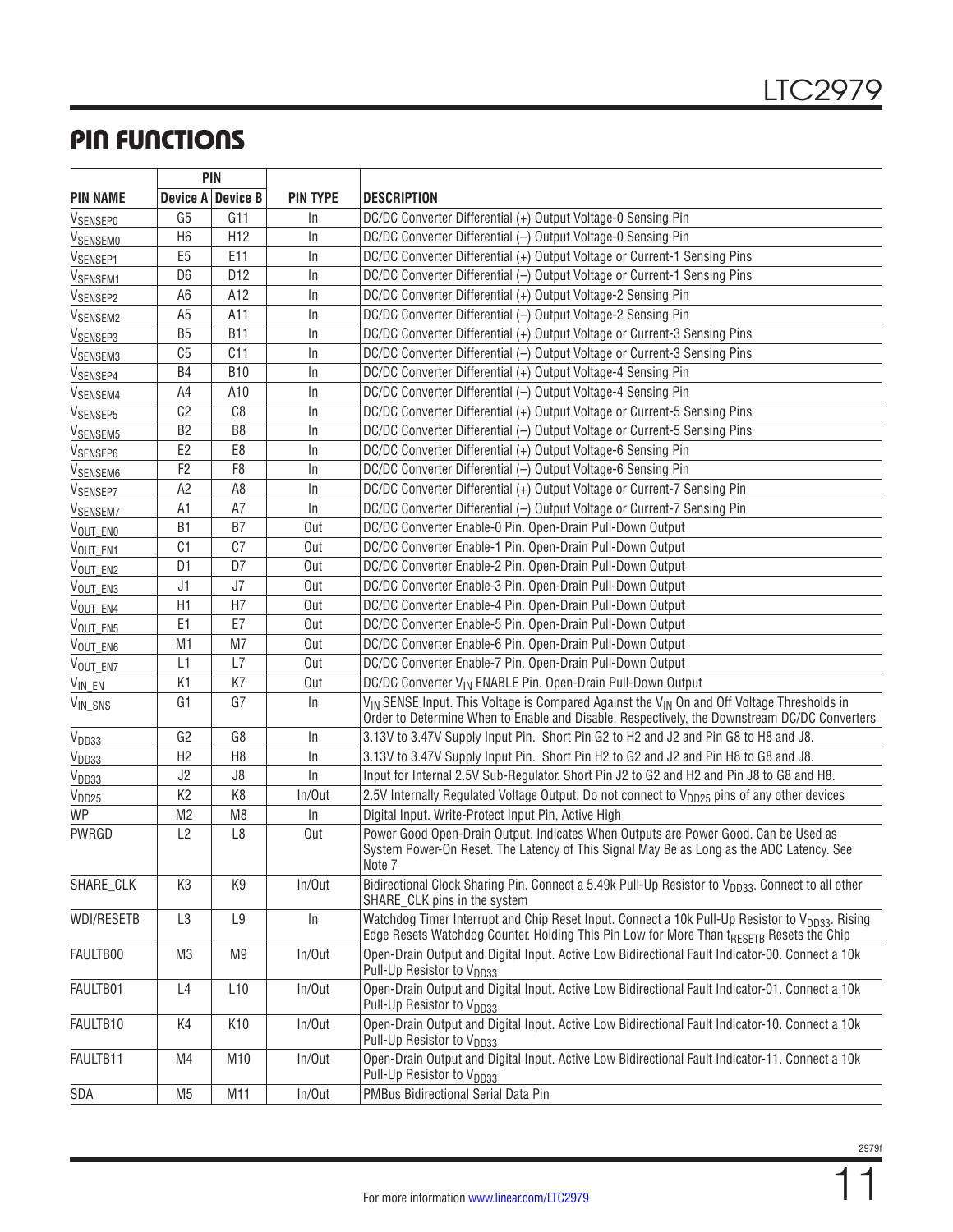# PIN FUNCTIONS

|                    | <b>PIN</b>                              |                                             |                 |                                                                                                               |  |  |  |
|--------------------|-----------------------------------------|---------------------------------------------|-----------------|---------------------------------------------------------------------------------------------------------------|--|--|--|
| <b>PIN NAME</b>    |                                         | Device A Device B                           | <b>PIN TYPE</b> | <b>DESCRIPTION</b>                                                                                            |  |  |  |
| SCL                | M <sub>6</sub>                          | M <sub>12</sub>                             | $\ln$           | PMBus Serial Clock Input Pin (400kHz Maximum)                                                                 |  |  |  |
| <b>ALERTB</b>      | L <sub>5</sub>                          | L11                                         | Out             | Open-Drain Output. Generates an Interrupt Request in a Fault/Warning Situation                                |  |  |  |
| <b>CONTROLO</b>    | L <sub>6</sub>                          | L12                                         | $\ln$           | Control Pin 0 Input                                                                                           |  |  |  |
| CONTROL1           | K <sub>6</sub>                          | K <sub>12</sub>                             | $\ln$           | Control Pin 1 Input                                                                                           |  |  |  |
| ASEL0              | K <sub>5</sub>                          | K11                                         | $\ln$           | Ternary Address Select Pin 0 Input. Connect to V <sub>DD33</sub> , GND or Float to Encode 1 of 3 Logic States |  |  |  |
| ASEL1              | J6                                      | J12                                         | $\ln$           | Ternary Address Select Pin 1 Input. Connect to V <sub>DD33</sub> , GND or Float to Encode 1 of 3 Logic States |  |  |  |
| <b>REFP</b>        | J <sub>5</sub>                          | J11                                         | Out             | Reference Voltage Output                                                                                      |  |  |  |
| <b>REFM</b>        | H <sub>5</sub>                          | H <sub>11</sub>                             | Out             | Reference Return Pin                                                                                          |  |  |  |
| <b>VDACPO</b>      | F <sub>6</sub>                          | F12                                         | Out             | DAC0 Output                                                                                                   |  |  |  |
| V <sub>DACMO</sub> | G <sub>6</sub>                          | G12                                         | Out             | DACO Return, Connect to Channel O DC/DC Converter's GND Sense or Return to GND                                |  |  |  |
| V <sub>DACP1</sub> | E <sub>6</sub>                          | E12                                         | Out             | DAC1 Output                                                                                                   |  |  |  |
| V <sub>DACM1</sub> | F <sub>5</sub>                          | F11                                         | Out             | DAC1 Return. Connect to Channel 1 DC/DC Converter's GND Sense or Return to GND                                |  |  |  |
| V <sub>DACP2</sub> | C6                                      | C12                                         | Out             | DAC2 Output                                                                                                   |  |  |  |
| V <sub>DACM2</sub> | B <sub>6</sub>                          | <b>B12</b>                                  | Out             | DAC2 Return. Connect to Channel 2 DC/DC Converter's GND Sense or Return to GND                                |  |  |  |
| V <sub>DACP3</sub> | D <sub>5</sub>                          | D <sub>11</sub>                             | Out             | DAC3 Output                                                                                                   |  |  |  |
| V <sub>DACM3</sub> | C <sub>4</sub>                          | C10                                         | Out             | DAC3 Return. Connect to Channel 3 DC/DC Converter's GND Sense or Return to GND                                |  |  |  |
| V <sub>DACP4</sub> | E4                                      | E <sub>10</sub>                             | Out             | DAC4 Output                                                                                                   |  |  |  |
| V <sub>DACM4</sub> | D <sub>4</sub>                          | D <sub>10</sub>                             | Out             | DAC4 Return, Connect to Channel 4 DC/DC Converter's GND Sense or Return to GND                                |  |  |  |
| V <sub>DACP5</sub> | A <sub>3</sub>                          | A9                                          | Out             | DAC5 Output                                                                                                   |  |  |  |
| V <sub>DACM5</sub> | B <sub>3</sub>                          | B <sub>9</sub>                              | Out             | DAC5 Return. Connect to Channel 5 DC/DC Converter's GND Sense or Return to GND                                |  |  |  |
| V <sub>DACP6</sub> | D <sub>3</sub>                          | D <sub>9</sub>                              | Out             | DAC6 Output                                                                                                   |  |  |  |
| V <sub>DACM6</sub> | C <sub>3</sub>                          | C <sub>9</sub>                              | Out             | DAC6 Return. Connect to Channel 6 DC/DC Converter's GND Sense or Return to GND                                |  |  |  |
| V <sub>DACP7</sub> | E3                                      | E9                                          | Out             | DAC7 Output                                                                                                   |  |  |  |
| V <sub>DACM7</sub> | D <sub>2</sub>                          | D <sub>8</sub>                              | Out             | DAC7 Return, Connect to Channel 7 DC/DC Converter's GND Sense or Return to GND                                |  |  |  |
| GND                | F3, F4,<br>G3, G4,<br>H3, H4,<br>J3, J4 | F9, F10,<br>G9, G10,<br>H9, H10,<br>J9, J10 | Ground          | Device A Ground Pins are Isolated from the Device B Ground Pins                                               |  |  |  |
| <b>DNC</b>         | F1                                      | F7                                          |                 | Do Not Connect   Do Not Connect to This Pin                                                                   |  |  |  |

\*Any unused VSENSEP*n* or VSENSEM*n* or VDACM*n* pins must be tied to GND.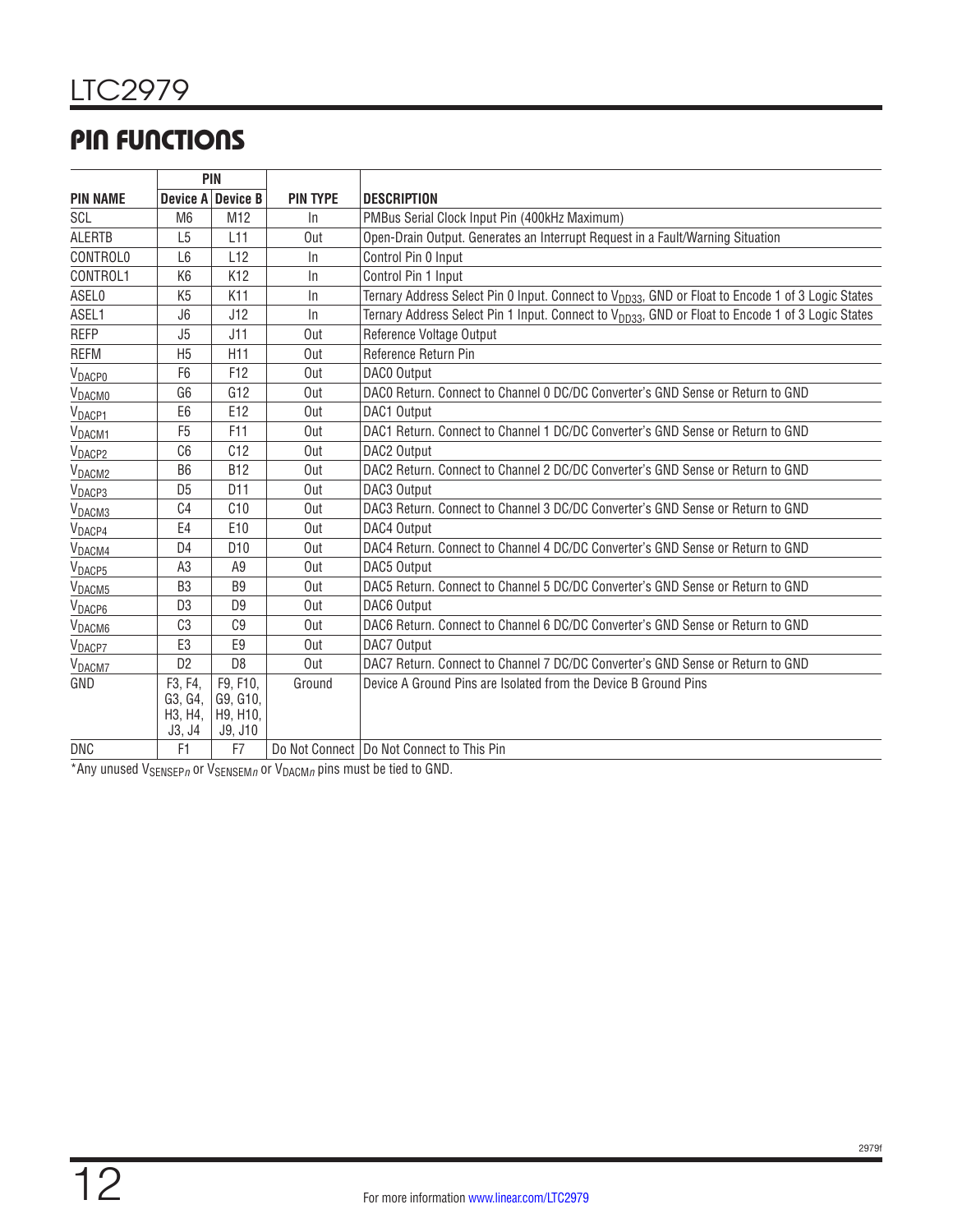## BLOCK DIAGRAM

| OD33<br>G <sub>2</sub>                     |                                                                                                                                                                                                                                                                                                                                                                                                                                                              |                                                        | V <sub>DD33</sub>                       |
|--------------------------------------------|--------------------------------------------------------------------------------------------------------------------------------------------------------------------------------------------------------------------------------------------------------------------------------------------------------------------------------------------------------------------------------------------------------------------------------------------------------------|--------------------------------------------------------|-----------------------------------------|
| V <sub>IN_SNS</sub><br>G1                  |                                                                                                                                                                                                                                                                                                                                                                                                                                                              |                                                        | V <sub>DD33</sub>                       |
| V <sub>IN_EN</sub>                         |                                                                                                                                                                                                                                                                                                                                                                                                                                                              |                                                        | V <sub>DD25</sub>                       |
| <b>DNC</b><br>F1                           |                                                                                                                                                                                                                                                                                                                                                                                                                                                              |                                                        | <b>REFP</b>                             |
| GND<br>F3                                  |                                                                                                                                                                                                                                                                                                                                                                                                                                                              |                                                        | REFM                                    |
| GND                                        |                                                                                                                                                                                                                                                                                                                                                                                                                                                              |                                                        | <b>GND</b>                              |
| GND                                        | $\begin{array}{c} \text{GND} \\ \text{OM} \\ \text{OM} \\ \text{M} \_ \text{SMS} \\ \text{M} \\ \text{M} \\ \text{SMS} \\ \text{M} \\ \text{SMS} \\ \text{M} \\ \text{SMS} \\ \text{M} \\ \text{SMS} \\ \text{M} \\ \text{SMS} \\ \text{M} \\ \text{SMS} \\ \text{SMS} \\ \text{SMS} \\ \text{SMS} \\ \text{SMS} \\ \text{SMS} \\ \text{SMS} \\ \text{SMS} \\ \text{SMS} \\ \text{SMS} \\ \text{SMS} \\ \text{SMS} \\ \text{SMS} \\ \text{SMS} \\ \text{SMS$ | REFP<br>$V_{\text{DDS3}}$<br>$V_{\text{DDS5}}$<br>REFM | GND                                     |
| GND<br>G4                                  |                                                                                                                                                                                                                                                                                                                                                                                                                                                              |                                                        | GND                                     |
|                                            |                                                                                                                                                                                                                                                                                                                                                                                                                                                              | GND                                                    | GND                                     |
| V <sub>SENSEPO</sub><br>G5                 | VSENSEPO                                                                                                                                                                                                                                                                                                                                                                                                                                                     | V <sub>SENSEP7</sub>                                   | V <sub>SENSEP7</sub>                    |
| <sup>V</sup> SENSEMO<br>H <sub>6</sub>     | VSENSEMO                                                                                                                                                                                                                                                                                                                                                                                                                                                     | V <sub>SENSEM7</sub>                                   | <b>VSENSEM7</b>                         |
| V <sub>DACPO</sub><br>F <sub>6</sub>       | VDACPO                                                                                                                                                                                                                                                                                                                                                                                                                                                       | V <sub>DACP7</sub>                                     | V <sub>DACP7</sub>                      |
| Τ<br>V <sub>DACMO</sub><br>$\overline{66}$ | VDACMO                                                                                                                                                                                                                                                                                                                                                                                                                                                       | V <sub>DACM7</sub>                                     | V <sub>DACM7</sub>                      |
| Τ<br>V <sub>OUT_ENO</sub><br>B1            | VOUT_ENO                                                                                                                                                                                                                                                                                                                                                                                                                                                     | VOUT_EN7                                               | VOUT_EN7                                |
| V <sub>SENSEP1</sub>                       |                                                                                                                                                                                                                                                                                                                                                                                                                                                              |                                                        | V <sub>SENSEP6</sub>                    |
| E <sub>5</sub><br>V <sub>SENSEM1</sub>     | V <sub>SENSEP1</sub>                                                                                                                                                                                                                                                                                                                                                                                                                                         | V <sub>SENSEP6</sub>                                   | V <sub>SENSEM6</sub>                    |
| D <sub>6</sub><br>V <sub>DACP1</sub>       | V <sub>SENSEM1</sub>                                                                                                                                                                                                                                                                                                                                                                                                                                         | V <sub>SENSEM6</sub>                                   | V <sub>DACP6</sub>                      |
| E <sub>6</sub>                             | V <sub>DACP1</sub>                                                                                                                                                                                                                                                                                                                                                                                                                                           | V <sub>DACP6</sub>                                     | D3<br>V <sub>DACM6</sub>                |
| V <sub>DACM1</sub>                         | V <sub>DACM1</sub>                                                                                                                                                                                                                                                                                                                                                                                                                                           | V <sub>DACM6</sub>                                     |                                         |
| Vout_en1                                   | VOUT_EN1                                                                                                                                                                                                                                                                                                                                                                                                                                                     | $V_{\text{OUT\_EN6}}$                                  | VOUT_EN6                                |
| V <sub>SENSEP2</sub>                       | V <sub>SENSEP2</sub>                                                                                                                                                                                                                                                                                                                                                                                                                                         | V <sub>SENSEP5</sub>                                   | V <sub>SENSEP5</sub>                    |
| V <sub>SENSEM2</sub><br>A5                 | V <sub>SENSEM2</sub>                                                                                                                                                                                                                                                                                                                                                                                                                                         | V <sub>SENSEM5</sub>                                   | V <sub>SENSEM5</sub>                    |
| V <sub>DACP2</sub><br>C6                   | 1/2 LTC2979<br>V <sub>DACP2</sub><br>Device A (LTC2977)                                                                                                                                                                                                                                                                                                                                                                                                      | V <sub>DACP5</sub>                                     | V <sub>DACP5</sub>                      |
| V <sub>DACM2</sub><br><b>B6</b>            | V <sub>DACM2</sub>                                                                                                                                                                                                                                                                                                                                                                                                                                           | V <sub>DACM5</sub>                                     | V <sub>DACM5</sub>                      |
| Ţ<br>VOUT_EN2<br>D <sub>1</sub>            | VOUT_EN2                                                                                                                                                                                                                                                                                                                                                                                                                                                     | VOUT_EN5                                               | VOUT_EN5<br>E1                          |
| V <sub>SENSEP3</sub><br>B <sub>5</sub>     | V <sub>SENSEP3</sub>                                                                                                                                                                                                                                                                                                                                                                                                                                         | V <sub>SENSEP4</sub>                                   | V <sub>SENSEP4</sub>                    |
| V <sub>SENSEM3</sub><br>C5                 | V <sub>SENSEM3</sub>                                                                                                                                                                                                                                                                                                                                                                                                                                         | V <sub>SENSEM4</sub>                                   | V <sub>SENSEM4</sub>                    |
| V <sub>DACP3</sub>                         |                                                                                                                                                                                                                                                                                                                                                                                                                                                              |                                                        | V <sub>DACP4</sub>                      |
| D <sub>5</sub><br>V <sub>DACM3</sub>       | V <sub>DACP3</sub>                                                                                                                                                                                                                                                                                                                                                                                                                                           | V <sub>DACP4</sub>                                     | $V_{\text{DACM4}}$                      |
| C4<br>VOUT_EN3                             | V <sub>DACM3</sub>                                                                                                                                                                                                                                                                                                                                                                                                                                           | V <sub>DACM4</sub>                                     | D <sub>4</sub><br>$V_{\text{OUT\_ENA}}$ |
| <b>SELO</b>                                | VOUT_EN3                                                                                                                                                                                                                                                                                                                                                                                                                                                     | VOUT_EN4                                               |                                         |
|                                            | <b>ASEL0</b>                                                                                                                                                                                                                                                                                                                                                                                                                                                 | SCL                                                    | SCI                                     |
| ASEL1                                      | ASEL1                                                                                                                                                                                                                                                                                                                                                                                                                                                        | SDA                                                    | SDA                                     |
| CONTROLO                                   | <b>CONTROLO</b>                                                                                                                                                                                                                                                                                                                                                                                                                                              | ALERTB                                                 | ALERTB                                  |
| CONTROL1                                   | CONTROL1                                                                                                                                                                                                                                                                                                                                                                                                                                                     | WDI/RESETB                                             | WDI/RESETB                              |
| FAULTB00                                   | FAULTB00                                                                                                                                                                                                                                                                                                                                                                                                                                                     | SHARE_CLK                                              | SHARE_CLK                               |
| FAULTB01                                   | FAULTB01                                                                                                                                                                                                                                                                                                                                                                                                                                                     | WP                                                     | WP                                      |
| FAULTB10                                   | FAULTB10                                                                                                                                                                                                                                                                                                                                                                                                                                                     | PWRGD                                                  | PWRGD                                   |
| FAULTB11                                   | FAULTB11                                                                                                                                                                                                                                                                                                                                                                                                                                                     |                                                        |                                         |
|                                            |                                                                                                                                                                                                                                                                                                                                                                                                                                                              |                                                        |                                         |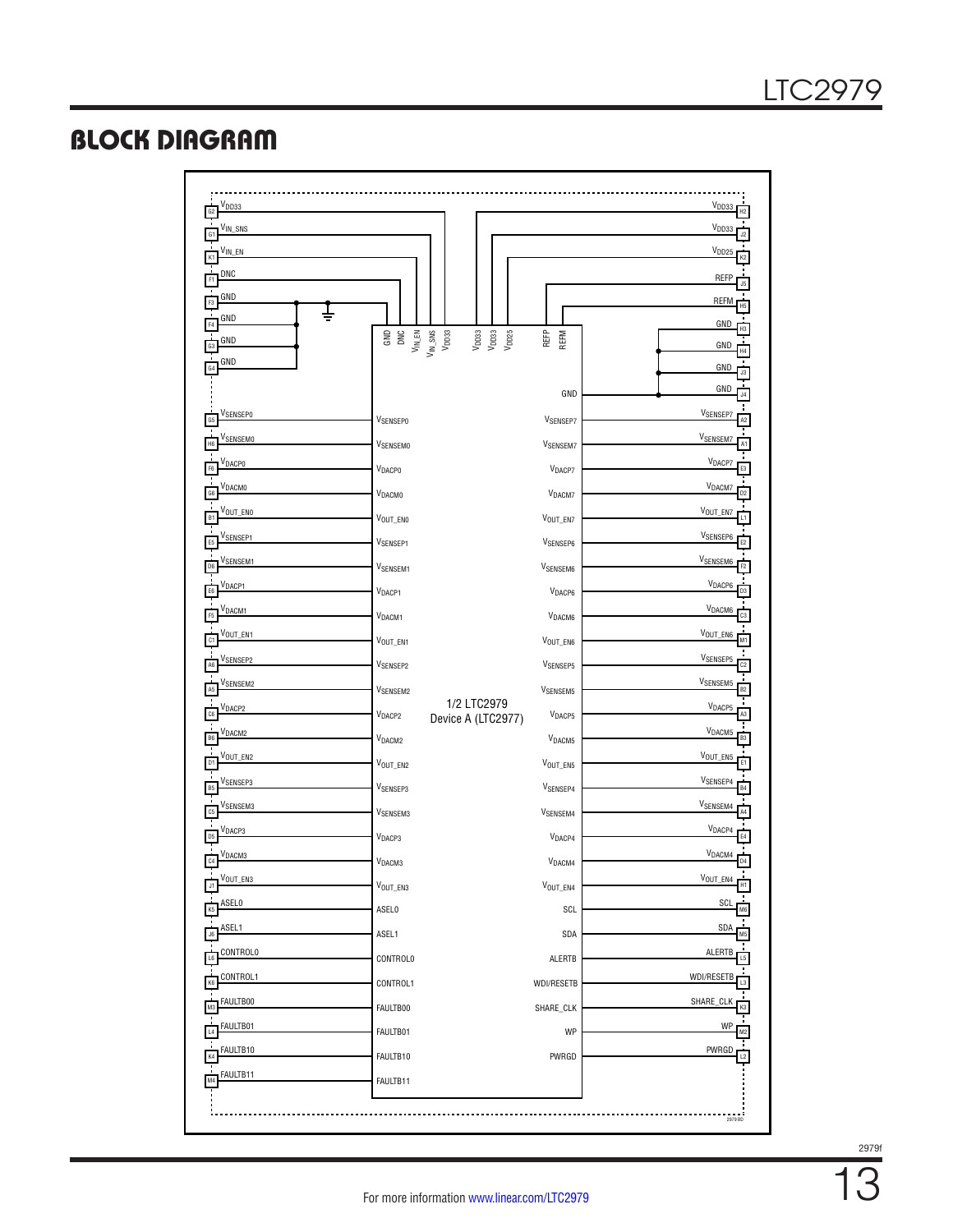# BLOCK DIAGRAM

| V <sub>IN_SNS</sub>       |                                                                                                                                                               |                                                                                |                       | $V_{DD33}$                |
|---------------------------|---------------------------------------------------------------------------------------------------------------------------------------------------------------|--------------------------------------------------------------------------------|-----------------------|---------------------------|
| V <sub>IN_EN</sub>        |                                                                                                                                                               |                                                                                |                       | V <sub>DD25</sub>         |
|                           |                                                                                                                                                               |                                                                                |                       |                           |
| <b>DNC</b>                |                                                                                                                                                               |                                                                                |                       | REFP                      |
| GND<br>F9                 |                                                                                                                                                               |                                                                                |                       | <b>REFM</b>               |
| GND                       |                                                                                                                                                               |                                                                                |                       | GND                       |
| GND                       | $\begin{array}{c} \text{GND} \\ \text{OM} \\ \text{OM} \\ \text{M} \_ \text{SMS} \\ \text{M} \\ \text{M} \\ \text{SMS} \\ \text{M} \\ \text{SMS} \end{array}$ | $\begin{array}{l} \mathtt{Vpos} \\ \mathtt{Vpos} \\ \mathtt{Vpos} \end{array}$ | REFP<br>REFM          | GND                       |
| GND                       |                                                                                                                                                               |                                                                                |                       | GND                       |
|                           |                                                                                                                                                               |                                                                                | GND                   | GND                       |
| VSENSEPO                  | <b>VSENSEPO</b>                                                                                                                                               |                                                                                | V <sub>SENSEP7</sub>  | V <sub>SENSEP7</sub>      |
| SENSEMO                   | VSENSEMO                                                                                                                                                      |                                                                                | V <sub>SENSEM7</sub>  | <b>VSENSEM7</b>           |
| V <sub>DАСР0</sub>        | VDACPO                                                                                                                                                        |                                                                                | V <sub>DACP7</sub>    | V <sub>DACP7</sub>        |
| ∨расмо                    |                                                                                                                                                               |                                                                                |                       | V <sub>DACM7</sub>        |
| V <sub>out_eno</sub>      | VDACMO                                                                                                                                                        |                                                                                | V <sub>DACM7</sub>    | VOUT_EN7                  |
|                           | $V_{\text{OUT\_EM0}}$                                                                                                                                         |                                                                                | VOUT_EN7              |                           |
| V <sub>SENSEP1</sub>      | V <sub>SENSEP1</sub>                                                                                                                                          |                                                                                | V <sub>SENSEP6</sub>  | V <sub>SENSEP6</sub>      |
| SENSEM1                   | V <sub>SENSEM1</sub>                                                                                                                                          |                                                                                | V <sub>SENSEM6</sub>  | V <sub>SENSEM6</sub>      |
| V <sub>DACP1</sub>        | <b>VDACP1</b>                                                                                                                                                 |                                                                                | V <sub>DACP6</sub>    | V <sub>DACP6</sub>        |
| <b>DACM1</b>              | V <sub>DACM1</sub>                                                                                                                                            |                                                                                | V <sub>DACM6</sub>    | V <sub>DACM6</sub>        |
| VOUT_EN1                  | $V_{\text{OUT\_EN1}}$                                                                                                                                         |                                                                                | VOUT_EN6              | VOUT_EN6                  |
| V <sub>SENSEP2</sub>      | VSENSEP2                                                                                                                                                      |                                                                                | V <sub>SENSEP5</sub>  | V <sub>SENSEP5</sub>      |
| SENSEM2                   |                                                                                                                                                               |                                                                                |                       | V <sub>SENSEM5</sub>      |
| DACP2                     | V <sub>SENSEM2</sub>                                                                                                                                          | 1/2 LTC2979                                                                    | V <sub>SENSEM5</sub>  | $V_{\text{DACP5}}$        |
|                           | V <sub>DACP2</sub>                                                                                                                                            | Device B (LTC2977)                                                             | V <sub>DACP5</sub>    |                           |
| V <sub>DACM2</sub>        | V <sub>DACM2</sub>                                                                                                                                            |                                                                                | V <sub>DACM5</sub>    | V <sub>DACM5</sub>        |
| Vout_en2                  | $V_{\text{OUT\_EN2}}$                                                                                                                                         |                                                                                | $V_{\text{OUT\_ENS}}$ | VOUT_EN5                  |
| Vsensep3                  | $V_{SENSEP3}$                                                                                                                                                 |                                                                                | V <sub>SENSEP4</sub>  | V <sub>SENSEP4</sub>      |
| V <sub>SENSEM3</sub>      | V <sub>SENSEM3</sub>                                                                                                                                          |                                                                                | V <sub>SENSEM4</sub>  | V <sub>SENSEM4</sub>      |
| V <sub>DACP3</sub>        | V <sub>DACP3</sub>                                                                                                                                            |                                                                                | V <sub>DACP4</sub>    | V <sub>DACP4</sub>        |
| V <sub>DACM3</sub><br>C10 | V <sub>DACM3</sub>                                                                                                                                            |                                                                                | V <sub>DACM4</sub>    | V <sub>DACM4</sub><br>D10 |
| VOUT_EN3                  |                                                                                                                                                               |                                                                                |                       | $V_{\text{OUT\_EN4}}$     |
| <b>SELO</b>               | VOUT_EN3                                                                                                                                                      |                                                                                | VOUT_EN4              | SCI                       |
|                           | <b>ASEL0</b>                                                                                                                                                  |                                                                                | SCL                   |                           |
| ASEL 1                    | ASEL1                                                                                                                                                         |                                                                                | SDA                   | SDA                       |
| CONTROLO                  | CONTROLO                                                                                                                                                      |                                                                                | ALERTB                | ALERTB                    |
| CONTROL1                  | CONTROL1                                                                                                                                                      |                                                                                | WDI/RESETB            | WDI/RESETB                |
| FAULTB00                  | FAULTB00                                                                                                                                                      |                                                                                | SHARE_CLK             | SHARE_CLK                 |
| FAULTB01                  | FAULTB01                                                                                                                                                      |                                                                                | WP                    | WP                        |
| FAULTB10                  | FAULTB10                                                                                                                                                      |                                                                                | PWRGD                 | PWRGD                     |
| FAULTB11                  |                                                                                                                                                               |                                                                                |                       |                           |
|                           | FAULTB11                                                                                                                                                      |                                                                                |                       |                           |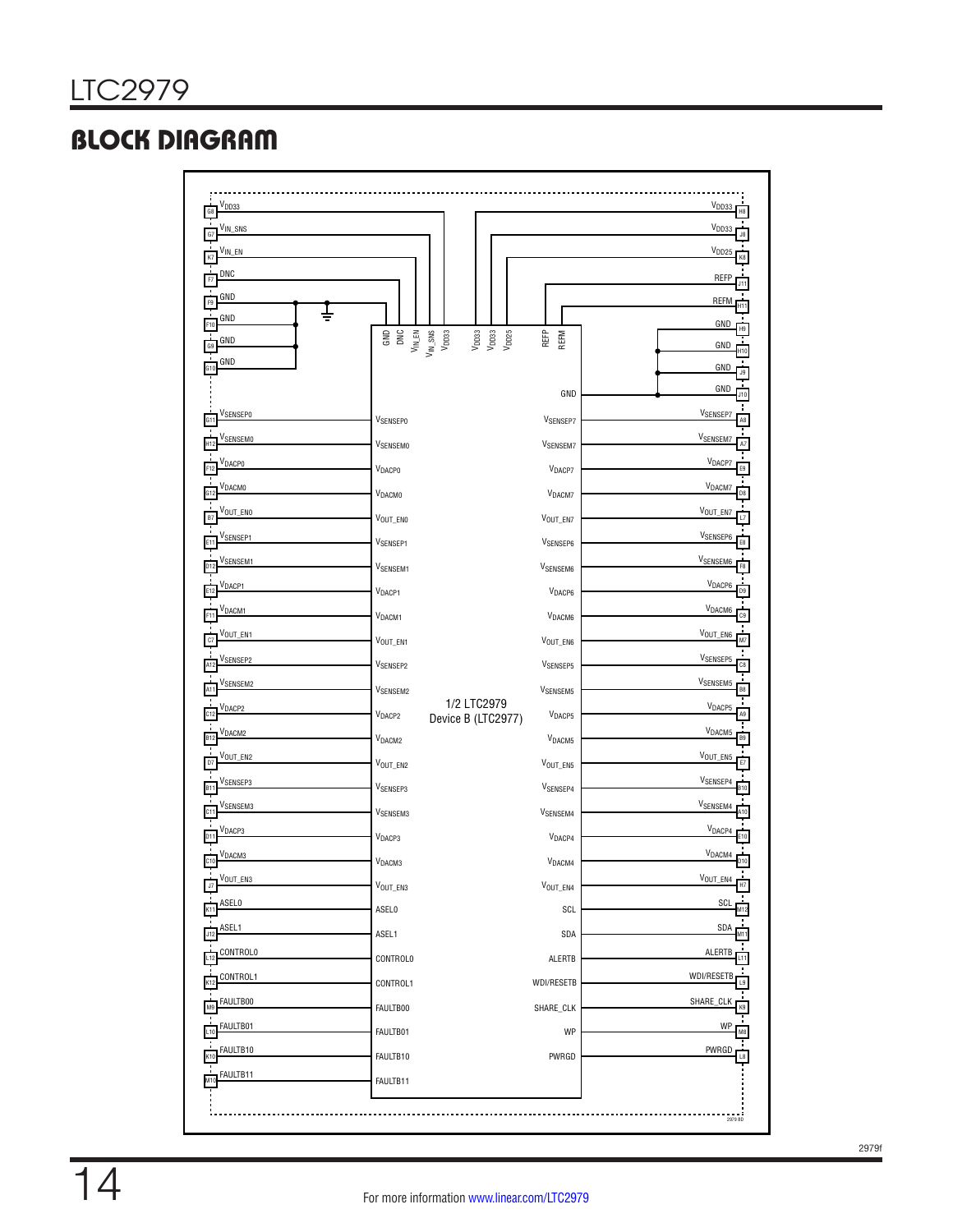# **OPERATION**

#### **Overview**

The LTC2979 contains two independent LTC2977 devices. Each half of the LTC2979 behaves the same as a standalone LTC2977, including independent power supply and ground pins, with the following exceptions:

- $\blacksquare$  The V<sub>PWR</sub> pin has been removed and replaced with an additional  $V_{DD33}$  pin.
- $\blacksquare$  The LTC2979 can only be powered from 3.3V.
- The V<sub>OUT</sub>  $EN$  and V<sub>IN EN</sub> pins are limited to 6V.
- The ADC Total Unadjusted Error (TUE ADC VOLT SNS) is 0.5%.

Refer to the LTC2977 data sheet for a detailed description of the device operation, the PMBus command set, and applications information.

#### **Device Address**

Since the LTC2979 consists of two independent LTC2977 devices, each half of the LTC2979 must be configured for a unique address. The I<sup>2</sup>C/SMBus addresses of the LTC2979 are configured in the same manner as for individual LTC2977 devices. The LTC2979 also responds to the LTC2977 global address and the SMBus alert response address, regardless of the state of the ASEL pins and the MFR\_I2C\_BASE\_ADDRESS register. Please refer to the Device Address section in the LTC2977 data sheet for more details.

#### **MFR\_SPECIAL\_ID**

The LTC2979 contains unique MFR\_SPECIAL\_ID values to differentiate it from the LTC2977. Table 1 lists the MFR\_SPECIAL\_ID values for the LTC2979.

#### **Table 1. LTC2979 MFR\_SPECIAL\_ID Values**

| <b>LTC2979 DEVICE</b> | MFR SPECIAL ID |
|-----------------------|----------------|
| Device A              | 0x8061         |
| Device B              | 0x8071         |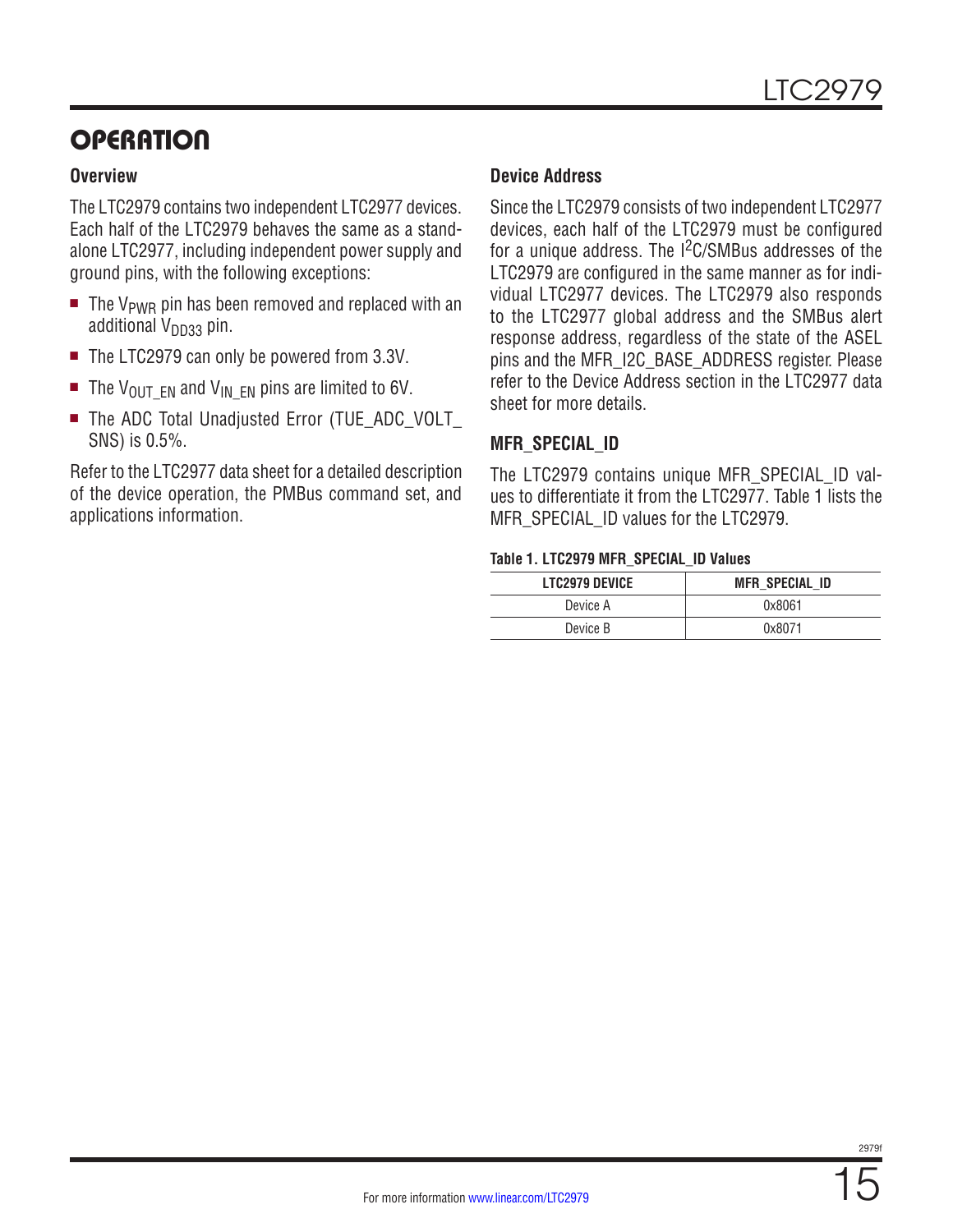# APPLICATIONS INFORMATION

### **OVERVIEW**

The LTC2979 is a digital power system manager that is capable of sequencing, margining, trimming, supervising output voltage for OV/UV conditions, providing fault management, and voltage readback for sixteen DC/DC converters. Input voltage and LTC2979 junction temperature readback are also available. Odd numbered channels can be configured to read back current sense resistor voltages. Multiple LTC2979s can be synchronized to operate in unison using the SHARE\_CLK, FAULTB and CONTROL pins. The LTC2979 utilizes a PMBus compliant interface and command set.

### **POWERING THE LTC2979**

The LTC2979 is powered from a 3.13V to 3.47V supply connected to the  $V_{DD33}$  pins. Tie all the  $V_{DD33}$  pins on each half of the device together. See Figure 2. Separate 3.3V supplies can be used for  $V_{DD33(A)}$  and  $V_{DD33(B)}$ .

![](_page_15_Figure_6.jpeg)

**Figure 2. Powering LTC2979 from a 3.3V Supply**

### **APPLICATION CIRCUITS**

### **VIN Sense**

Voltages other than  $V_{IN}$  can be monitored and supervised using the V<sub>IN</sub> SNS pins. Each V<sub>IN</sub> SNS pin has a calibrated internal divider allowing it to directly sense voltages up to 15V.

### **Unused ADC Sense Inputs**

Connect all unused ADC sense inputs (V<sub>SENSEPn</sub> or V<sub>SENSEM</sub><sub>n</sub>) to GND. In a system where the inputs are connected to removable cards and may be left floating in certain situations, connect the inputs to GND using 100k resistors, as shown in Figure 3.

![](_page_15_Figure_13.jpeg)

**Figure 3. Undedicated Pull-Up Resistors**

### **PCB ASSEMBLY AND LAYOUT SUGGESTIONS**

### **Bypass Capacitor Placement**

The LTC2979 requires 0.1µF bypass capacitors between the V<sub>DD33</sub> pins and GND, the V<sub>DD25</sub> pins and GND, and between the REFP and REFM pins. In order to be effective, these capacitors should be made of high quality ceramic dielectric such as X5R or X7R and be placed as close to the chip as possible. The PCB layout should adhere to good layout guidelines. A multilayer PCB that dedicates a layer to power and ground is recommended. Low resistance and low inductance power and ground connections are important to minimize power supply noise and ensure proper device operation.

### **DESIGN CHECKLIST**

### **I 2C**

- Each half of the LTC2979 must be configured for a unique address. Unique hardware ASELn values are recommended for simplest in-system programming.
- $\blacksquare$  The address select pins (ASELn) are tri-level; Check Table 1 of the LTC2977 data sheet.
- $\blacksquare$  Check addresses for collision with other devices on the bus and any global addresses.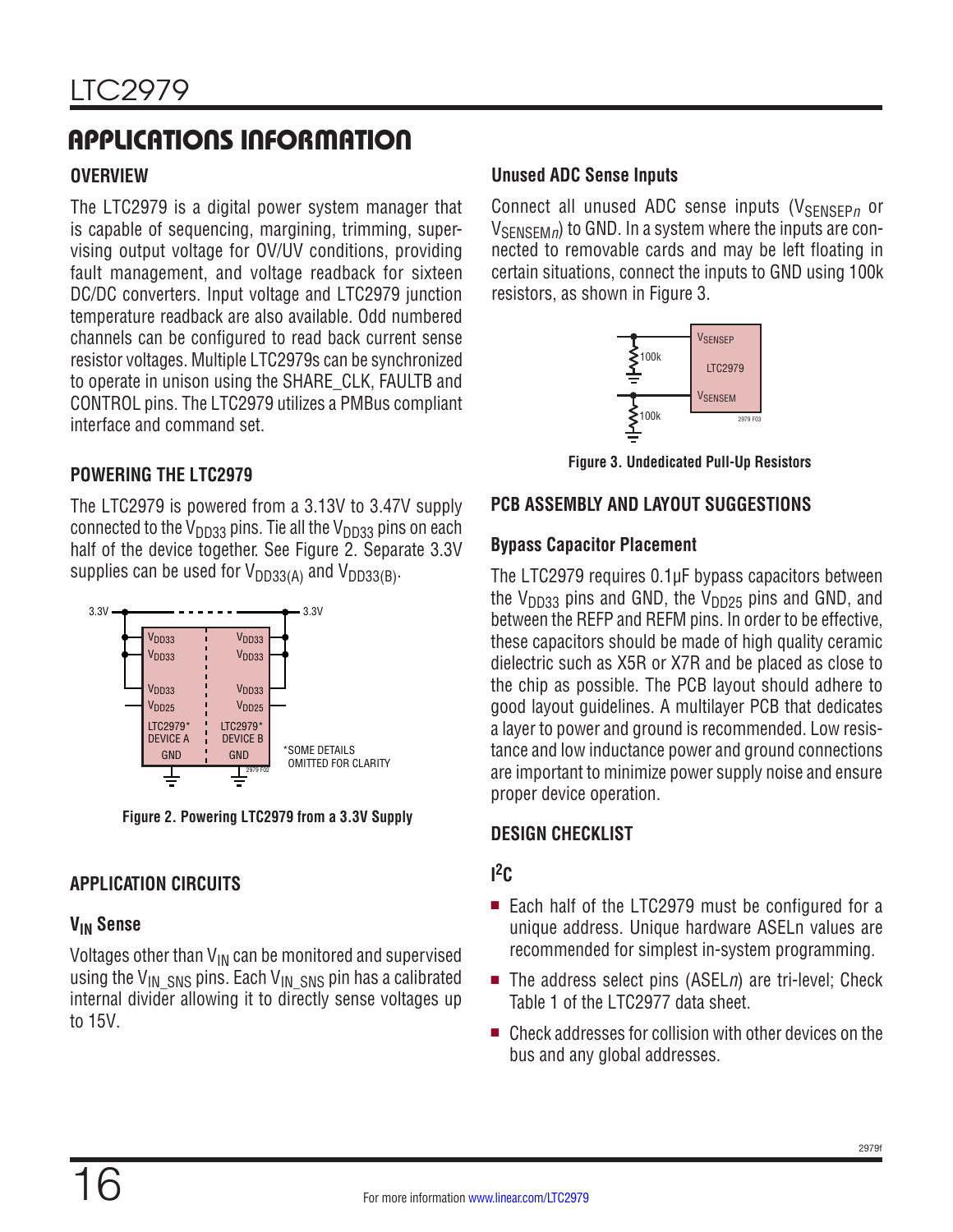# APPLICATIONS INFORMATION

#### **Output Enables**

- **Use appropriate pull-up resistors on all V<sub>OUT\_ENn</sub> pins.**
- verify that the absolute maximum ratings of the  $V_{\text{OUT}}$  $F_{Nn}$  pins are not exceeded.

### **VIN Sense**

 $\blacksquare$  No external resistive divider is required to sense  $V_{IN}$ over the range of OV to 15V;  $V_{IN\_SNS}$  already has an internal calibrated divider.

#### **Logic Signals**

- $\blacksquare$  Verify the absolute maximum ratings of the digital pins (SCL, SDA, ALERTB, FAULTB*z*n, CONTROLn, SHARE\_ CLK, WDI/RESETB, ASELn, PWRGD) are not exceeded.
- Connect all SHARE CLK pins in the system together and pull up to 3.3V with a 5.49k resistor.
- Do not leave CONTROL*n* pins floating. Pull up to 3.3V with a 10k resistor.
- $\blacksquare$  Tie WDI/RESETB to V<sub>DD33</sub> with a 10k resistor. Do not connect a capacitor to the WDI/RESETB pin.
- Tie WP to either VDD33 or GND. Do not leave floating.

#### **Unused Inputs**

**E** Connect all unused  $V_{\text{SENSFR}n}$ ,  $V_{\text{SENSFM}n}$  and DACMn pins to GND. Do not float unused inputs. Refer to Unused ADC Sense Inputs in the Applications Information section of the LTC2977 data sheet.

#### **DAC Outputs**

 $\blacksquare$  Select appropriate resistor for desired margin range. Refer to the resistor selection tool in LTpowerPlay for assistance.

For a more complete list of design considerations and a schematic checklist, see the Design Checklist on the LTC2979 product page:

[www.linear.com/LTC2979](http://www.linear.com/LTC2980)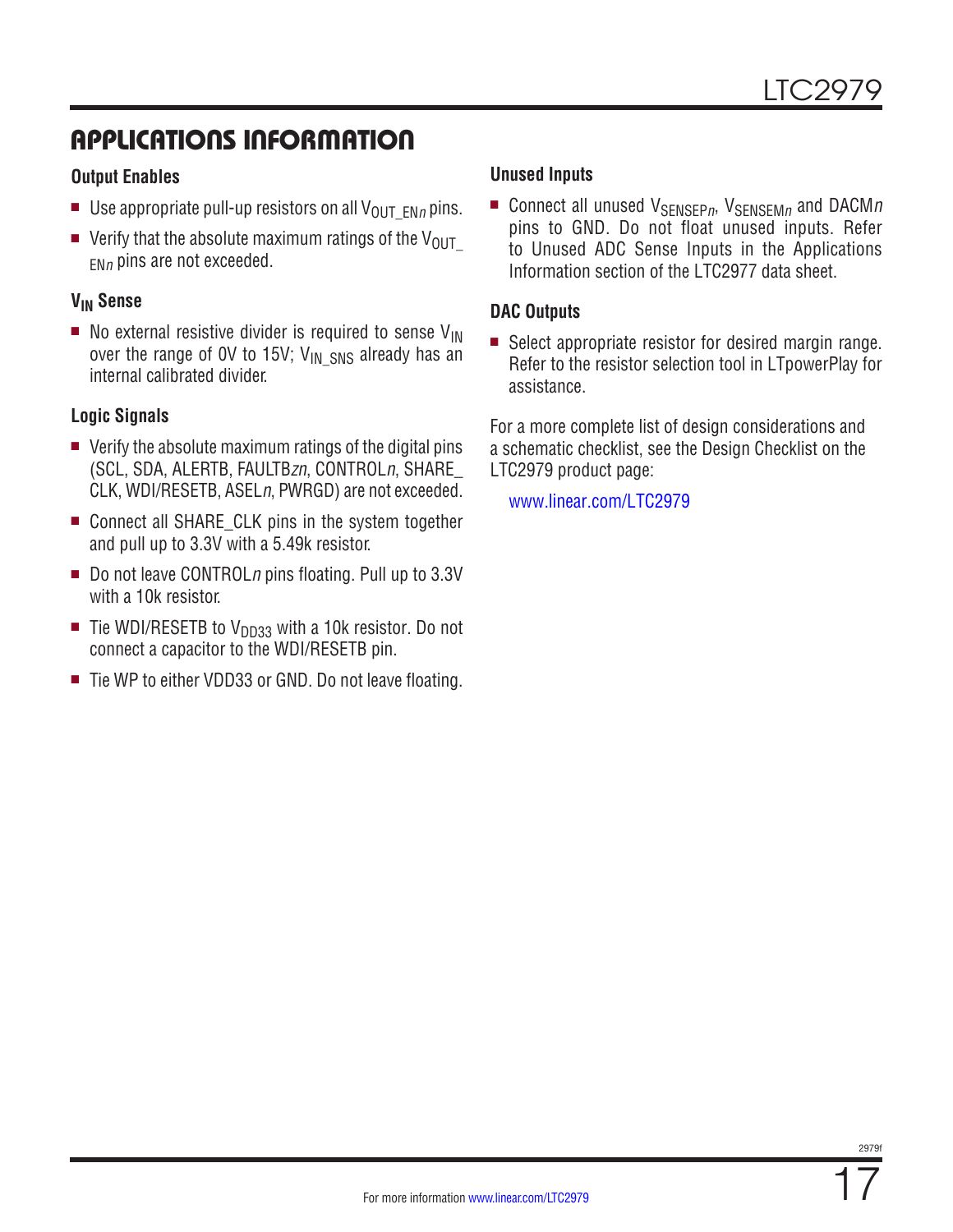# PACKAGE DESCRIPTION

|   | <b>ETOLYTY OUTROLIGHT DUAT HIDDL (TOP VIGW)</b> |                      |                    |                      |                      |                      |                      |                      |                    |                      |                      |                      |
|---|-------------------------------------------------|----------------------|--------------------|----------------------|----------------------|----------------------|----------------------|----------------------|--------------------|----------------------|----------------------|----------------------|
|   | <b>DEVICE A</b>                                 |                      |                    |                      |                      |                      | <b>DEVICE B</b>      |                      |                    |                      |                      |                      |
|   |                                                 | $\mathbf{2}$         | 3                  | 4                    | 5                    | 6                    | 7                    | 8                    | 9                  | 10                   | 11                   | 12                   |
| A | V <sub>SENSEM7</sub>                            | V <sub>SENSEP7</sub> | V <sub>DACP5</sub> | V <sub>SENSEM4</sub> | V <sub>SENSEM2</sub> | V <sub>SENSEP2</sub> | V <sub>SENSEM7</sub> | V <sub>SENSEP7</sub> | V <sub>DACP5</sub> | V <sub>SENSEM4</sub> | V <sub>SENSEM2</sub> | V <sub>SENSEP2</sub> |
| B | $V_{\text{OUT\_EN0}}$                           | V <sub>SENSEM5</sub> | V <sub>DACM5</sub> | V <sub>SENSEP4</sub> | V <sub>SENSEP3</sub> | V <sub>DACM2</sub>   | VOUT_ENO             | V <sub>SENSEM5</sub> | V <sub>DACM5</sub> | V <sub>SENSEP4</sub> | V <sub>SENSEP3</sub> | V <sub>DACM2</sub>   |
| C | VOUT_EN1                                        | V <sub>SENSEP5</sub> | V <sub>DACM6</sub> | V <sub>DACM3</sub>   | V <sub>SENSEM3</sub> | V <sub>DACP2</sub>   | VOUT_EN1             | V <sub>SENSEP5</sub> | V <sub>DACM6</sub> | V <sub>DACM3</sub>   | V <sub>SENSEM3</sub> | V <sub>DACP2</sub>   |
| D | VOUT_EN2                                        | V <sub>DACM7</sub>   | $V_{\text{DACP6}}$ | V <sub>DACM4</sub>   | V <sub>DACP3</sub>   | V <sub>SENSEM1</sub> | VOUT_EN2             | V <sub>DACM7</sub>   | V <sub>DACP6</sub> | V <sub>DACM4</sub>   | V <sub>DACP3</sub>   | V <sub>SENSEM1</sub> |
| E | VOUT_EN5                                        | V <sub>SENSEP6</sub> | V <sub>DACP7</sub> | $V_{\text{DACP4}}$   | V <sub>SENSEP1</sub> | V <sub>DACP1</sub>   | VOUT_EN5             | V <sub>SENSEP6</sub> | V <sub>DACP7</sub> | V <sub>DACP4</sub>   | V <sub>SENSEP1</sub> | V <sub>DACP1</sub>   |
| F | DNC                                             | V <sub>SENSEM6</sub> | GND                | GND                  | V <sub>DACM1</sub>   | <b>V</b> DACPO       | DNC                  | V <sub>SENSEM6</sub> | GND                | GND                  | V <sub>DACM1</sub>   | <b>VDACPO</b>        |
| G | V <sub>IN_SNS</sub>                             | V <sub>DD33</sub>    | GND                | GND                  | <b>VSENSEPO</b>      | <b>V</b> DACMO       | VIN_SNS              | V <sub>DD33</sub>    | GND                | GND                  | <b>VSENSEPO</b>      | <b>V</b> DACMO       |
| H | $V_{\text{OUT\_EN4}}$                           | V <sub>DD33</sub>    | GND                | GND                  | <b>REFM</b>          | V <sub>SENSEMO</sub> | VOUT_EN4             | V <sub>DD33</sub>    | GND                | GND                  | <b>REFM</b>          | V <sub>SENSEMO</sub> |
| J | VOUT_EN3                                        | V <sub>DD33</sub>    | GND                | GND                  | <b>REFP</b>          | ASEL1                | VOUT_EN3             | V <sub>DD33</sub>    | GND                | GND                  | <b>REFP</b>          | ASEL1                |
| K | $V_{IN\_EN}$                                    | $V_{DD25}$           | SHARE_CLK          | FAULTB <sub>10</sub> | ASEL0                | CONTROL1             | $V_{IN\_EN}$         | V <sub>DD25</sub>    | SHARE_CLK          | FAULTB10             | <b>ASEL0</b>         | CONTROL1             |
| L | VOUT_EN7                                        | PWRGD                | WDI                | FAULTB01             | <b>ALERTB</b>        | CONTROLO             | VOUT_EN7             | PWRGD                | WDI                | FAULTB01             | <b>ALERTB</b>        | <b>CONTROLO</b>      |
| M | $V_{\text{OUT\_EN6}}$                           | WP                   | FAULTB00           | FAULTB11             | SDA                  | SCL                  | V <sub>OUT_EN6</sub> | WP                   | FAULTB00           | FAULTB11             | SDA                  | SCL                  |

**LTC2979 Component BGA Pinout (Top View)**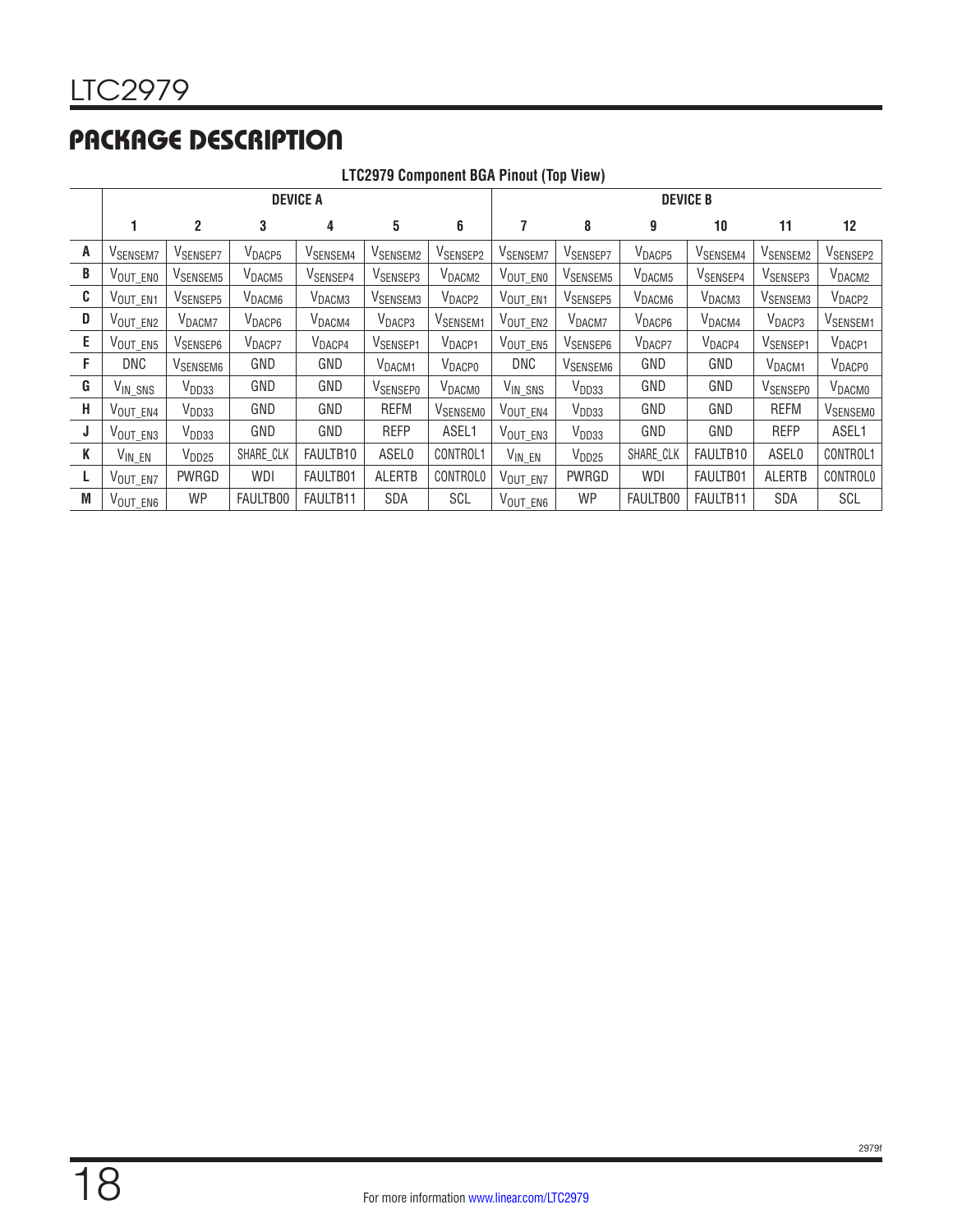### PACKAGE DESCRIPTION

**Please refer to <http://www.linear.com/product/LTC2979#packaging>for the most recent package drawings.**

![](_page_18_Figure_3.jpeg)

subject to change without notice. No license is granted by implication or otherwise under any patent or patent rights of Analog Devices. Information furnished by Analog Devices is believed to be accurate and reliable. However, no responsibility is assumed by Analog Devices for its use, nor for any infringements of patents or other rights of third parties that may result from its use. Specifications